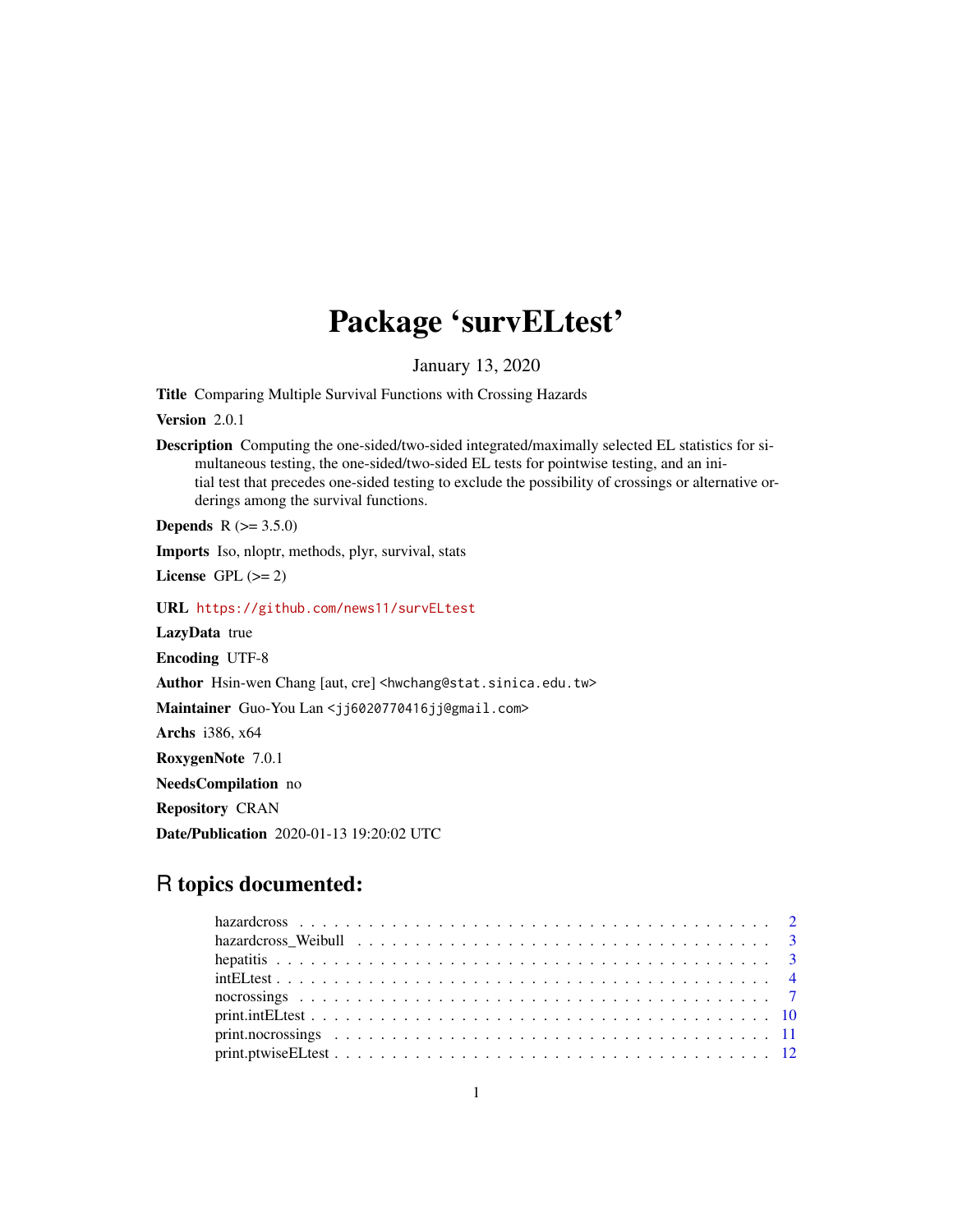#### <span id="page-1-0"></span>2 hazardcross and the contract of the contract of the contract of the contract of the contract of the contract of the contract of the contract of the contract of the contract of the contract of the contract of the contract

| Index | 25 |
|-------|----|
|       |    |
|       |    |
|       |    |
|       |    |
|       |    |
|       |    |
|       |    |
|       |    |

| hazardcross | Simulated survival data with crossing hazard functions from the piece- |
|-------------|------------------------------------------------------------------------|
|             | wise exponential distribution                                          |

# Description

The data frame hazardcross is obtained as follows. The survival time is generated from the piecewise exponential model displayed in the left column of Figure 1 in Chang and McKeague (2016). The censoring distributions (the same in each arm) is specified to be uniform with administrative censoring at  $t = 10$ , and a censoring rate of 25% in the first group.

#### Usage

hazardcross

# Format

The hazardcross is a data frame with 100 observations of 3 variables, and has the following columns:

- time the observed times to first remission and censoring times
- censor the censoring indicator
- group the grouping variable

#### References

H. Chang, I.W. McKeague, "Empirical likelihood based tests for stochastic ordering under right censorship," *Electronic Journal of Statistics*, Vol. 10, No. 2, pp. 2511-2536, (2016).

#### See Also

[nocrossings](#page-6-1), [ptwiseELtest](#page-13-1), [supELtest](#page-20-1)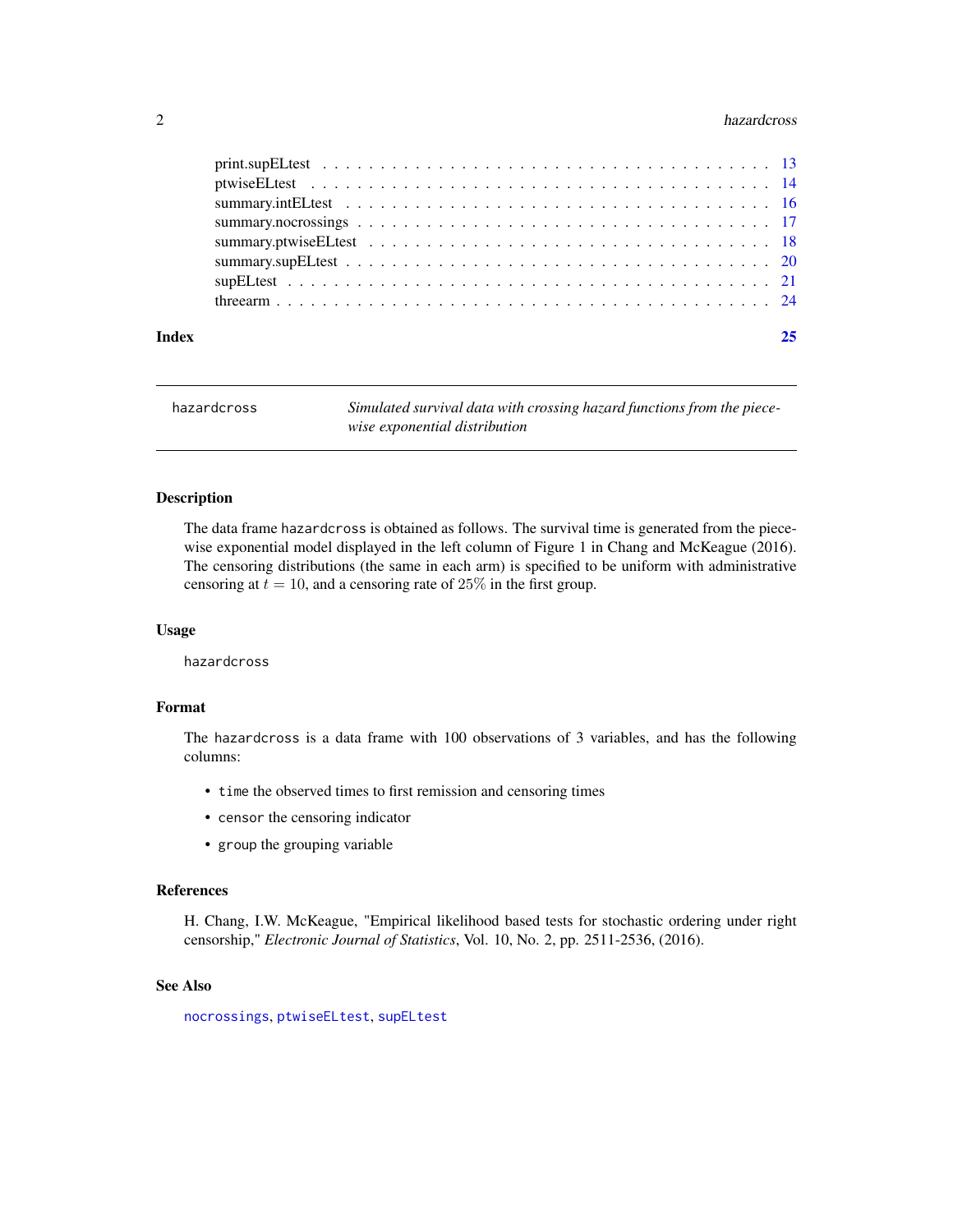<span id="page-2-0"></span>hazardcross\_Weibull *Simulated survival data with crossing hazard functions from the Weibull distribution*

#### **Description**

The data frame hazardcross\_Weibull is obtained as follows. The survival time is generated from the Weibull model displayed as the solid and dashed lines in the right panel of Figure 1 in Chang and McKeague (2019). The censoring distributions (the same in each arm) is specified to be uniform with administrative censoring at  $t = 10$ , and a censoring rate of 25% in the first group.

#### Usage

hazardcross\_Weibull

#### Format

The hazardcross\_Weibull is a data frame with 100 observations of 3 variables, and has the following columns:

- time the observed times to first remission and censoring times
- censor the censoring indicator
- group the grouping variable

### **References**

H. Chang, I.W. McKeague, "Nonparametric testing for multiple survival functions with non-inferiority margins," *Annals of Statistics*, Vol. 47, No. 1, pp. 205-232, (2019).

#### See Also

[nocrossings](#page-6-1), [ptwiseELtest](#page-13-1), [supELtest](#page-20-1)

<span id="page-2-1"></span>hepatitis *Severe alcoholic hepatitis data*

#### Description

The data frame hepatitis is obtained by digitizing the published Kaplan-Meier curves in Nguyen-Khac et al. (2011). The method of digitizing is described in Guyot et al. (2012). See [intELtest](#page-3-1) for the application.

#### Usage

hepatitis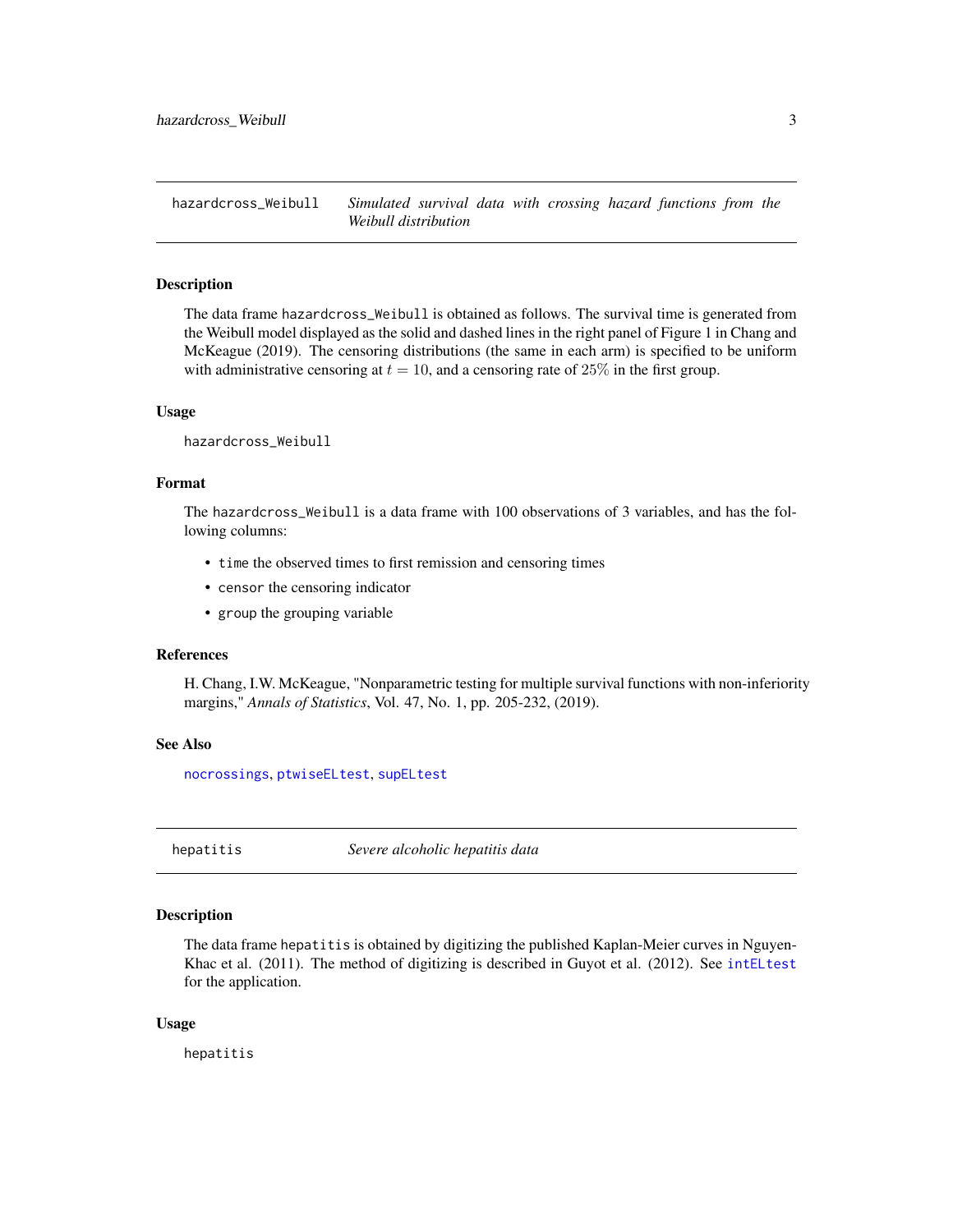#### <span id="page-3-0"></span>Format

The hepatitis is a data frame with 174 observations of 3 variables, and has the following columns:

- time the observed survival and censoring times
- censor the censoring indicator
- group the grouping variable

#### Source

Nguyen-Khac et al., "Glucocorticoids plus N-Acetylcysteine in Severe Alcoholic Hepatitis," *The New England Journal of Medicine*, Vol. 365, No. 19, pp. 1781-1789 (2011). [http://www.nejm.](http://www.nejm.org/doi/full/10.1056/NEJMoa1101214#t=article) [org/doi/full/10.1056/NEJMoa1101214#t=article](http://www.nejm.org/doi/full/10.1056/NEJMoa1101214#t=article)

#### References

P. Guyot, A. E. Ades, M. J. N. M. Ouwens, and N. J. Welton, "Enhanced secondary analysis of survival data: reconstructing the data from published Kaplan-Meier survival curves," *BMC Medical Research Methodology*, 12(1):9. [http://bmcmedresmethodol.biomedcentral.com/articles/](http://bmcmedresmethodol.biomedcentral.com/articles/10.1186/1471-2288-12-9) [10.1186/1471-2288-12-9](http://bmcmedresmethodol.biomedcentral.com/articles/10.1186/1471-2288-12-9)

- Nguyen-Khac et al., "Glucocorticoids plus N-Acetylcysteine in Severe Alcoholic Hepatitis," *The New England Journal of Medicine*, Vol. 365, No. 19, pp. 1781-1789 (2011). [http:](http://www.nejm.org/doi/full/10.1056/NEJMoa1101214#t=article) [//www.nejm.org/doi/full/10.1056/NEJMoa1101214#t=article](http://www.nejm.org/doi/full/10.1056/NEJMoa1101214#t=article)
- P. Guyot, A. E. Ades, M. J. N. M. Ouwens, and N. J. Welton, "Enhanced secondary analysis of survival data: reconstructing the data from published Kaplan-Meier survival curves," *BMC Medical Research Methodology*, 12(1):9. [http://bmcmedresmethodol.biomedcentral.](http://bmcmedresmethodol.biomedcentral.com/articles/10.1186/1471-2288-12-9) [com/articles/10.1186/1471-2288-12-9](http://bmcmedresmethodol.biomedcentral.com/articles/10.1186/1471-2288-12-9)

#### See Also

[intELtest](#page-3-1), [supELtest](#page-20-1), [ptwiseELtest](#page-13-1), [nocrossings](#page-6-1)

<span id="page-3-1"></span>intELtest *The integrated EL test*

#### Description

intELtest gives a class of integrated EL statistics:

$$
\sum_{i=1}^{m} w_i \cdot \{-2\log R(t_i)\},\
$$

where  $R(t)$  is the EL ratio that compares the survival functions at each given time t,  $w_i$  is the weight at each  $t_i$ , and  $0 < t_1 < \ldots < t_m < \infty$  are the (ordered) observed uncensored times at which the Kaplan–Meier estimate is positive and less than 1 for each sample.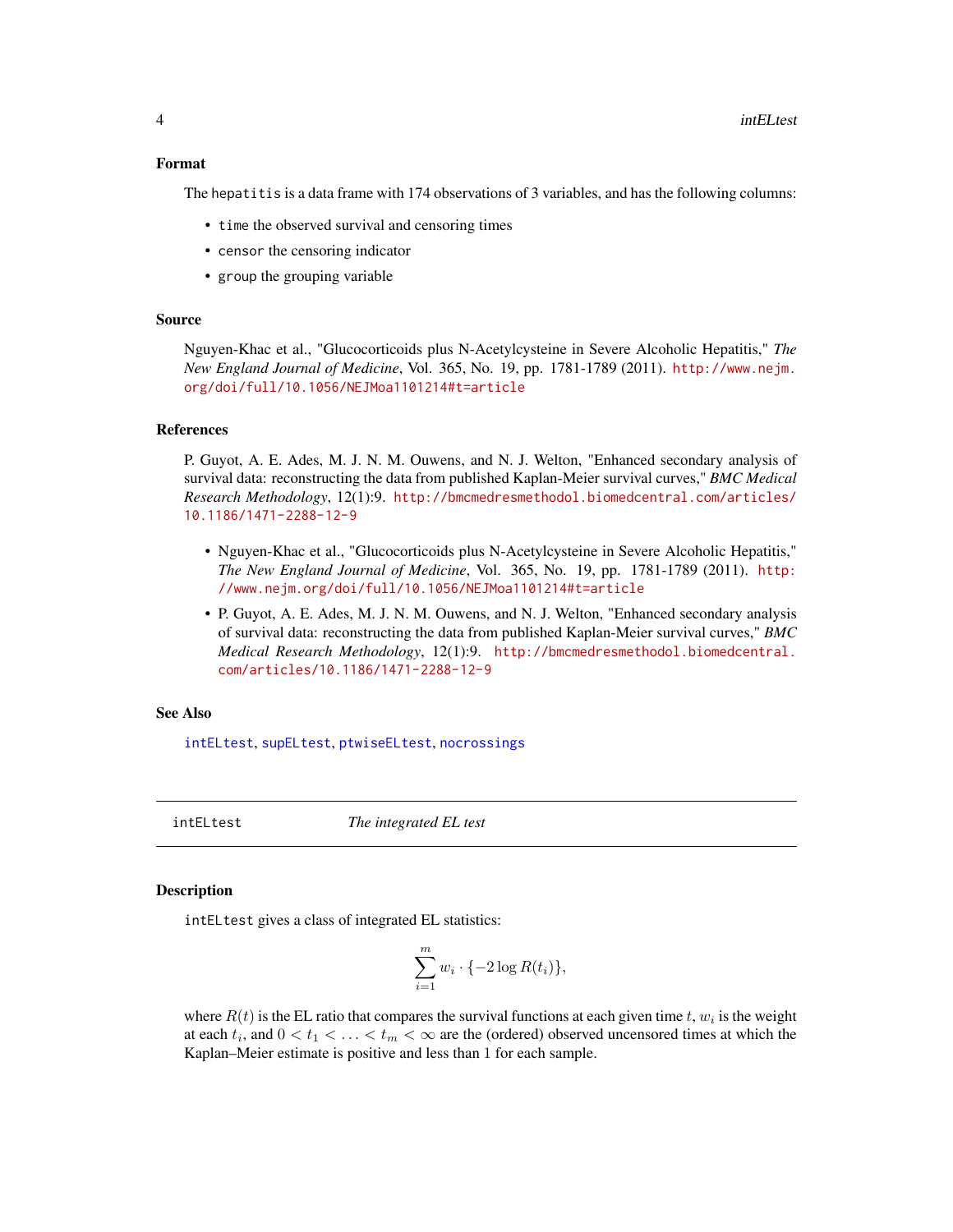#### intELtest 5

# Usage

```
intELtest(
  formula,
  data = NULL,
  group_order = NULL,
  t1 = 0,t2 = \overrightarrow{Inf},
  sided = 2,
  nboot = 1000,wt = "p.event",
   alpha = 0.05,
  seed = 1011,
  nlimit = 200
\mathcal{L}
```

| formula     | a formula object with a Surv object as the response on the left of the $\sim$ operator<br>and the grouping variable as the term on the right. The Surv object involves<br>two variables: the observed survival and censoring times, and the censoring<br>indicator, which takes a value of 1 if the observed time is uncensored and 0<br>otherwise. The grouping variable takes different values for different groups.                                                                                                       |
|-------------|------------------------------------------------------------------------------------------------------------------------------------------------------------------------------------------------------------------------------------------------------------------------------------------------------------------------------------------------------------------------------------------------------------------------------------------------------------------------------------------------------------------------------|
| data        | an optional data frame containing the variables in the formula: the observed<br>survival and censoring times, the censoring indicator, and the grouping variable.<br>If not found in data, the variables in the formula should be already defined<br>by the user or in attached R objects. The default is the data frame with three<br>columns of variables taken from the formula: column 1 contains the observed<br>survival and censoring times, column 2 the censoring indicator, and column 3<br>the grouping variable. |
| group_order | a k-vector containing the values of the grouping variable, with the $j$ -th el-<br>ement being the group hypothesized to have the $j$ -th highest survival rates,<br>$j = 1, \ldots, k$ . The default is the vector of sorted grouping variables.                                                                                                                                                                                                                                                                            |
| t1          | the first endpoint of a prespecified time interval, if any, to which the comparison<br>of the survival functions is restricted. The default value is 0.                                                                                                                                                                                                                                                                                                                                                                      |
| t2          | the second endpoint of a prespecified time interval, if any, to which the compar-<br>ison of the survival functions is restricted. The default value is $\infty$ .                                                                                                                                                                                                                                                                                                                                                           |
| sided       | 2 if two-sided test, and 1 if one-sided test. The default value is 2.                                                                                                                                                                                                                                                                                                                                                                                                                                                        |
| nboot       | the number of bootstrap replications in calculating critical values for the tests.<br>The default value is 1000.                                                                                                                                                                                                                                                                                                                                                                                                             |
| wt          | the name of the weight for the integrated EL statistics: "p.event", "dF", or<br>"dt". The default is "p.event".                                                                                                                                                                                                                                                                                                                                                                                                              |
| alpha       | the pre-specified significance level of the tests. The default value is 0.05.                                                                                                                                                                                                                                                                                                                                                                                                                                                |
| seed        | the seed for the random number generator in R, for generating bootstrap samples<br>needed to calculate the critical values for the tests. The default value is 1011.                                                                                                                                                                                                                                                                                                                                                         |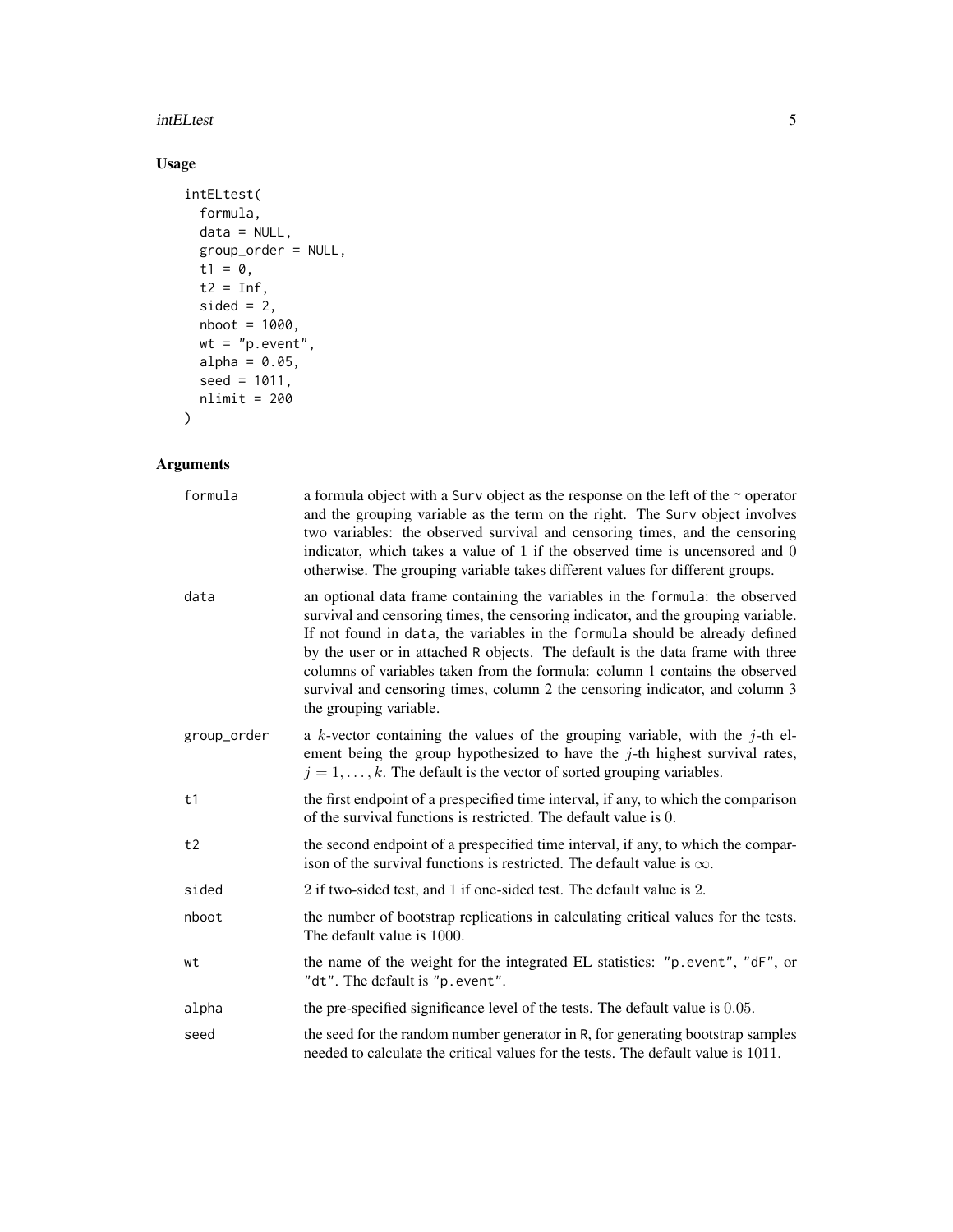nlimit a number used to calculate nsplit=  $m/n$ limit, the number of parts into which the calculation of the nboot bootstrap replications is split. The use of this variable can make computation faster when the number of time points  $m$  is large. The default value for nlimit is 200.

# Details

There are three options for the weight  $w_i$ :

• (wt =  $"p.event"$ ) This default option is an objective weight,

$$
w_i = \frac{d_i}{n},
$$

which assigns weight proportional to the number of events  $d_i$  at each observed uncensored time  $t_i$ . Here *n* is the total sample size.

•  $(wt = "dF")$ 

Inspired by the integral-type statistics considered in Barmi and McKeague (2013), another weigth function is

$$
w_i = \hat{F}(t_i) - \hat{F}(t_{i-1}),
$$

for  $i = 1, \ldots, m$ , where  $\hat{F}(t) = 1 - \hat{S}(t)$ ,  $\hat{S}(t)$  is the pooled KM estimator, and  $t_0 \equiv 0$ . This reduces to the objective weight when there is no censoring. The resulting  $I_n$  can be seen as an empirical version of the expected negative two times log EL ratio under  $H_0$ .

•  $(wt = "dt")$ 

Inspired by the integral-type statistics considered in Pepe and Fleming (1989), another weight function is

$$
w_i = t_{i+1} - t_i,
$$

for  $i = 1, \ldots, m$ , where  $t_{m+1} \equiv t_m$ . This gives more weight to the time intervals where there are fewer observed uncensored times, but can be affected by extreme observations.

#### Value

intELtest returns a intELtest object, a list with 15 elements:

- call the function call
- teststat the resulting integrated EL statistics
- critval the critical value based on bootstrap
- pvalue the p-value of the test
- formula the value of the input argument of intELtest
- data the value of the input argument of intELtest
- group\_order the value of the input argument of intELtest
- t1 the value of the input argument of intELtest
- t2 the value of the input argument of intELtest
- sided the value of the input argument of intELtest
- nboot the value of the input argument of intELtest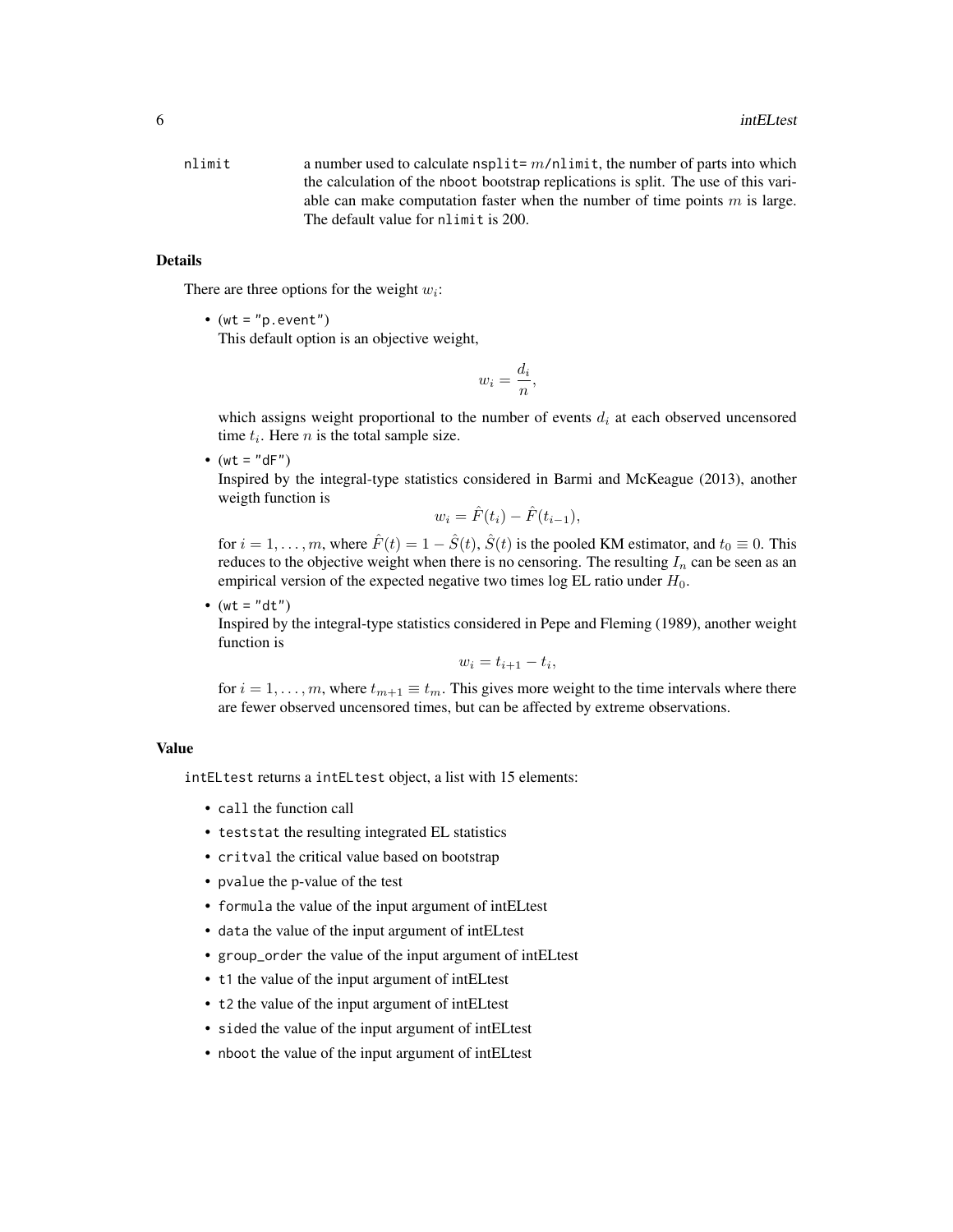# <span id="page-6-0"></span>nocrossings 7

- wt the value of the input argument of intELtest
- alpha the value of the input argument of intELtest
- seed the value of the input argument of intELtest
- nlimit the value of the input argument of intELtest

Methods defined for intELtest objects are provided for print and summary.

#### References

- H. Chang, I.W. McKeague, "Nonparametric testing for multiple survival functions with noninferiority margins," *Annals of Statistics*, Vol. 47, No. 1, pp. 205-232, (2019).
- M. S. Pepe and T. R. Fleming, "Weighted Kaplan-Meier Statistics: A Class of Distance Tests for Censored Survival Data," *Biometrics*, Vol. 45, No. 2, pp. 497-507 (1989). [https:](https://www.jstor.org/stable/2531492?seq=1#page_scan_tab_contents) [//www.jstor.org/stable/2531492?seq=1#page\\_scan\\_tab\\_contents](https://www.jstor.org/stable/2531492?seq=1#page_scan_tab_contents)
- H. E. Barmi and I.W. McKeague, "Empirical likelihood-based tests for stochastic ordering," *Bernoulli*, Vol. 19, No. 1, pp. 295-307 (2013). [https://projecteuclid.org/euclid.bj/](https://projecteuclid.org/euclid.bj/1358531751) [1358531751](https://projecteuclid.org/euclid.bj/1358531751)

#### See Also

[hepatitis](#page-2-1), [supELtest](#page-20-1), [ptwiseELtest](#page-13-1), [nocrossings](#page-6-1), [print.intELtest](#page-9-1), [summary.intELtest](#page-15-1)

#### Examples

```
library(survELtest)
intELtest(survival::Surv(hepatitis$time, hepatitis$censor) ~ hepatitis$group)
## OUTPUT:
## Call:
## intELtest(formula = survival::Surv(hepatitis$time, hepatitis$censor) ~
## hepatitis$group)
##
## Two-sided integrated EL test statistic = 1.42, p = 0.007
```
<span id="page-6-1"></span>nocrossings *The test that excludes the possibility of crossings or alternative orderings among the survival functions*

# **Description**

The test nocrossings should be used before one-sided testing via [intELtest](#page-3-1) or [supELtest](#page-20-1) to exclude the possibility of crossings or alternative orderings among the survival functions.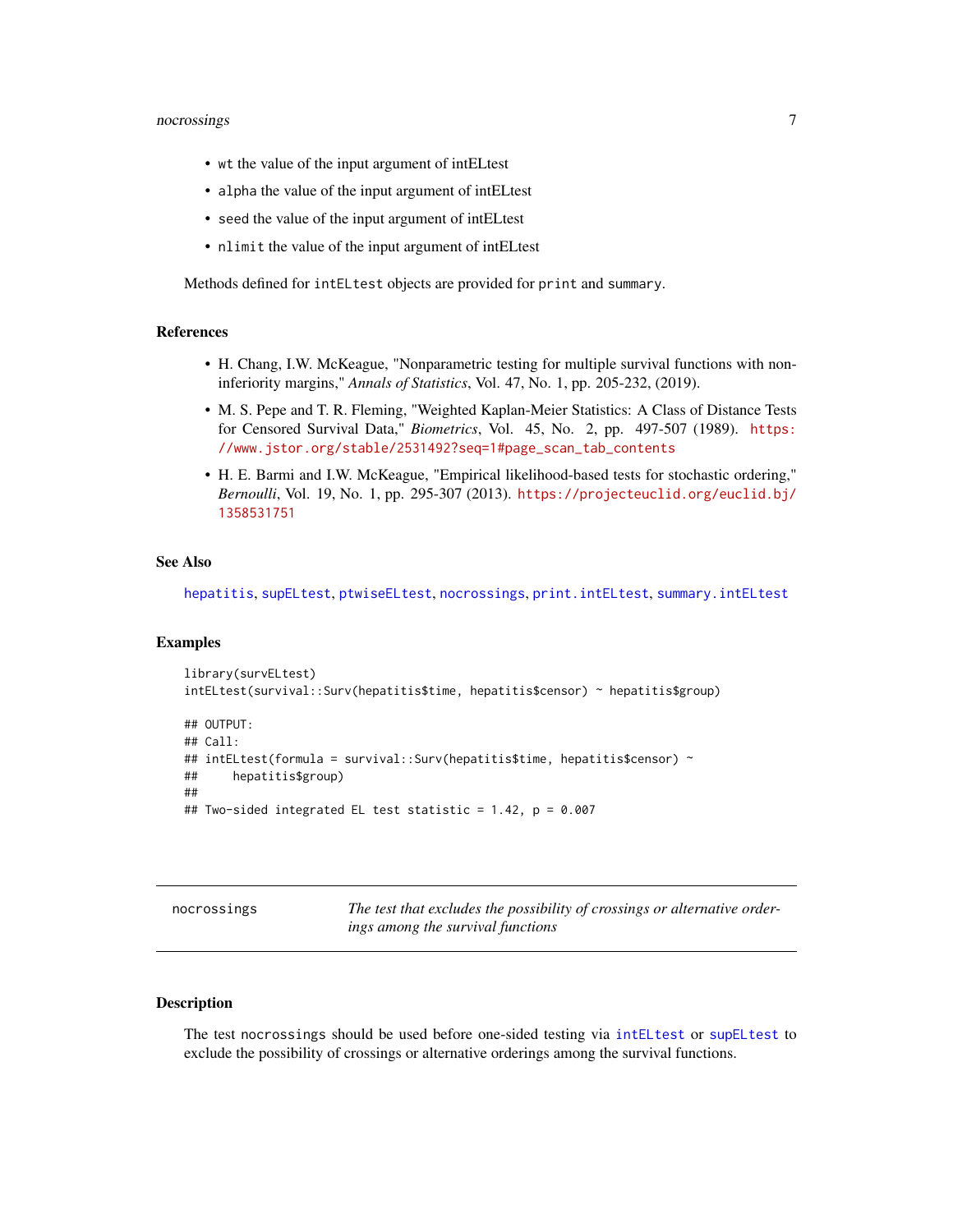8 nocrossings

# Usage

```
nocrossings(
  formula,
  data = NULL,
  group_order = NULL,
  t1 = 0,t2 = Inf,sided = 2,
  nboot = 1000,alpha = 0.05,
  seed = 1011,
  nlimit = 200
\mathcal{L}
```

| formula     | a formula object with a Surv object as the response on the left of the $\sim$ operator<br>and the grouping variable as the term on the right. The Surv object involves<br>two variables: the observed survival and censoring times, and the censoring<br>indicator, which takes a value of 1 if the observed time is uncensored and 0<br>otherwise. The grouping variable takes different values for different groups.                                                                                                       |
|-------------|------------------------------------------------------------------------------------------------------------------------------------------------------------------------------------------------------------------------------------------------------------------------------------------------------------------------------------------------------------------------------------------------------------------------------------------------------------------------------------------------------------------------------|
| data        | an optional data frame containing the variables in the formula: the observed<br>survival and censoring times, the censoring indicator, and the grouping variable.<br>If not found in data, the variables in the formula should be already defined<br>by the user or in attached R objects. The default is the data frame with three<br>columns of variables taken from the formula: column 1 contains the observed<br>survival and censoring times, column 2 the censoring indicator, and column 3<br>the grouping variable. |
| group_order | a k-vector containing the values of the grouping variable, with the $j$ -th el-<br>ement being the group hypothesized to have the $j$ -th highest survival rates,<br>$j = 1, \ldots, k$ . The default is the vector of sorted grouping variables.                                                                                                                                                                                                                                                                            |
| t1          | the first endpoint of a prespecified time interval, if any, to which the comparison<br>of the survival functions is restricted. The default value is 0.                                                                                                                                                                                                                                                                                                                                                                      |
| t2          | the second endpoint of a prespecified time interval, if any, to which the compar-<br>ison of the survival functions is restricted. The default value is $\infty$ .                                                                                                                                                                                                                                                                                                                                                           |
| sided       | 2 if two-sided test, and 1 if one-sided test. The default value is 2.                                                                                                                                                                                                                                                                                                                                                                                                                                                        |
| nboot       | the number of bootstrap replications in calculating critical values for the tests.<br>The default value is 1000.                                                                                                                                                                                                                                                                                                                                                                                                             |
| alpha       | the pre-specified significance level of the tests. The default value is 0.05.                                                                                                                                                                                                                                                                                                                                                                                                                                                |
| seed        | the seed for the random number generator in R, for generating bootstrap samples<br>needed to calculate the critical values for the tests. The default value is 1011.                                                                                                                                                                                                                                                                                                                                                         |
| nlimit      | a number used to calculate $n$ split= $m/n$ limit, the number of parts into which<br>the calculation of the nboot bootstrap replications is split. The use of this vari-<br>able can make computation faster when the number of time points $m$ is large.<br>The default value for nlimit is 200.                                                                                                                                                                                                                            |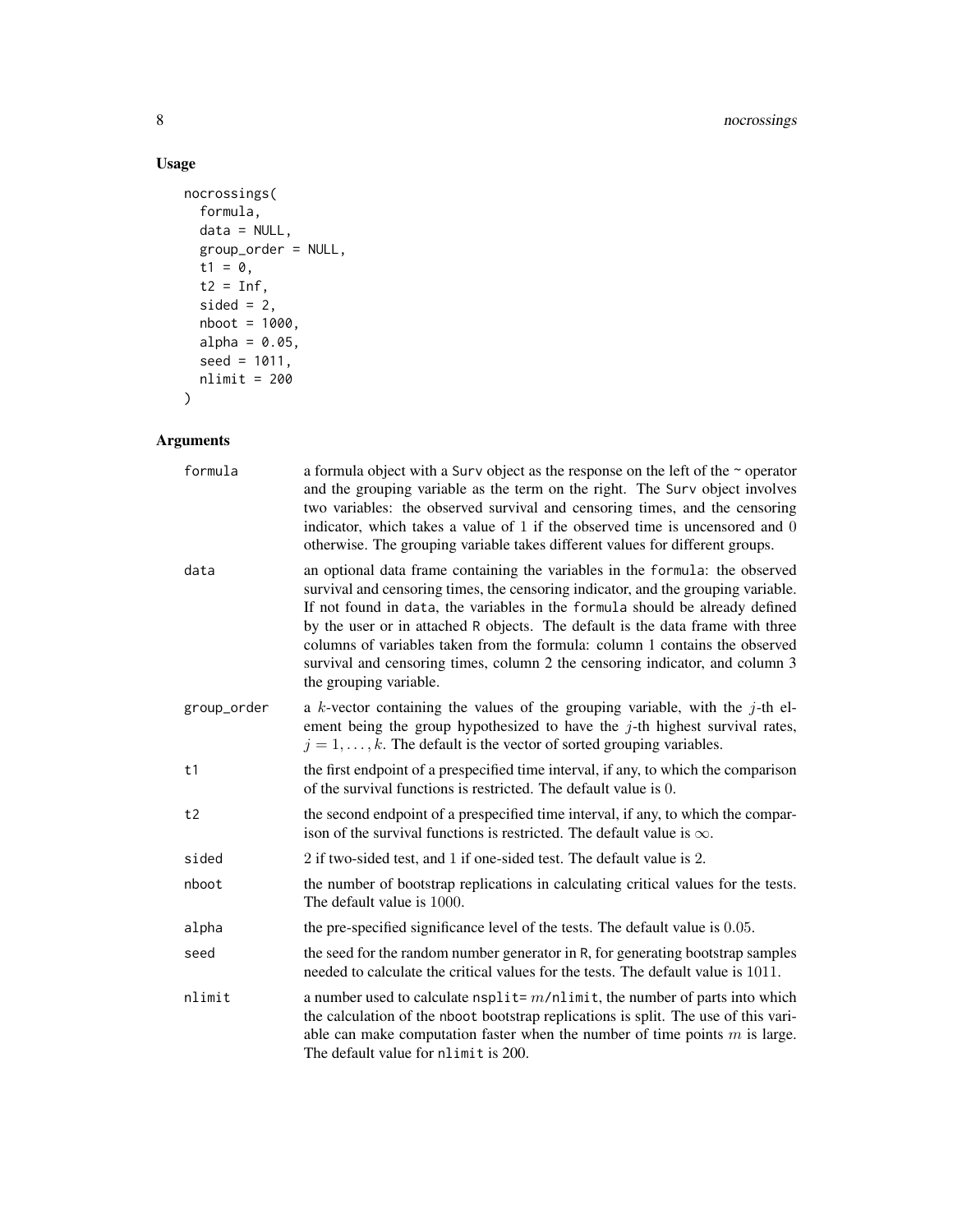# <span id="page-8-0"></span>nocrossings 9

#### Value

nocrossings returns a nocrossings object, a list with 12 elements:

- call the function call
- decision 1 for rejection of the null hypothesis that there are crossings or alternative orderings among the survival functions, and 0 otherwise
- formula the value of the input argument of nocrossings
- data the value of the input argument of nocrossings
- group\_order the value of the input argument of nocrossings
- t1 the value of the input argument of nocrossings
- t2 the value of the input argument of nocrossings
- sided the value of the input argument of nocrossings
- nboot the value of the input argument of nocrossings
- alpha the value of the input argument of nocrossings
- seed the value of the input argument of nocrossings
- nlimit the value of the input argument of nocrossings

Methods defined for nocrossings objects are provided for print and summary.

#### References

- H. Chang, I.W. McKeague, "Empirical likelihood based tests for stochastic ordering under right censorship," *Electronic Journal of Statistics*, Vol. 10, No. 2, pp. 2511-2536 (2016).
- H. Chang, I.W. McKeague, "Nonparametric testing for multiple survival functions with noninferiority margins," *Annals of Statistics*, Vol. 47, No. 1, pp. 205-232, (2019).

# See Also

[hepatitis](#page-2-1), [intELtest](#page-3-1), [supELtest](#page-20-1), [ptwiseELtest](#page-13-1), [print.nocrossings](#page-10-1), [summary.nocrossings](#page-16-1)

```
library(survELtest)
nocrossings(survival::Surv(hepatitis$time, hepatitis$censor)~
   hepatitis$group, sided = 1)
## OUTPUT:
## Call:
## nocrossings(formula = survival::Surv(hepatitis$time, hepatitis$censor) ~
## hepatitis$group, sided = 1)
##
## Decision = 1
```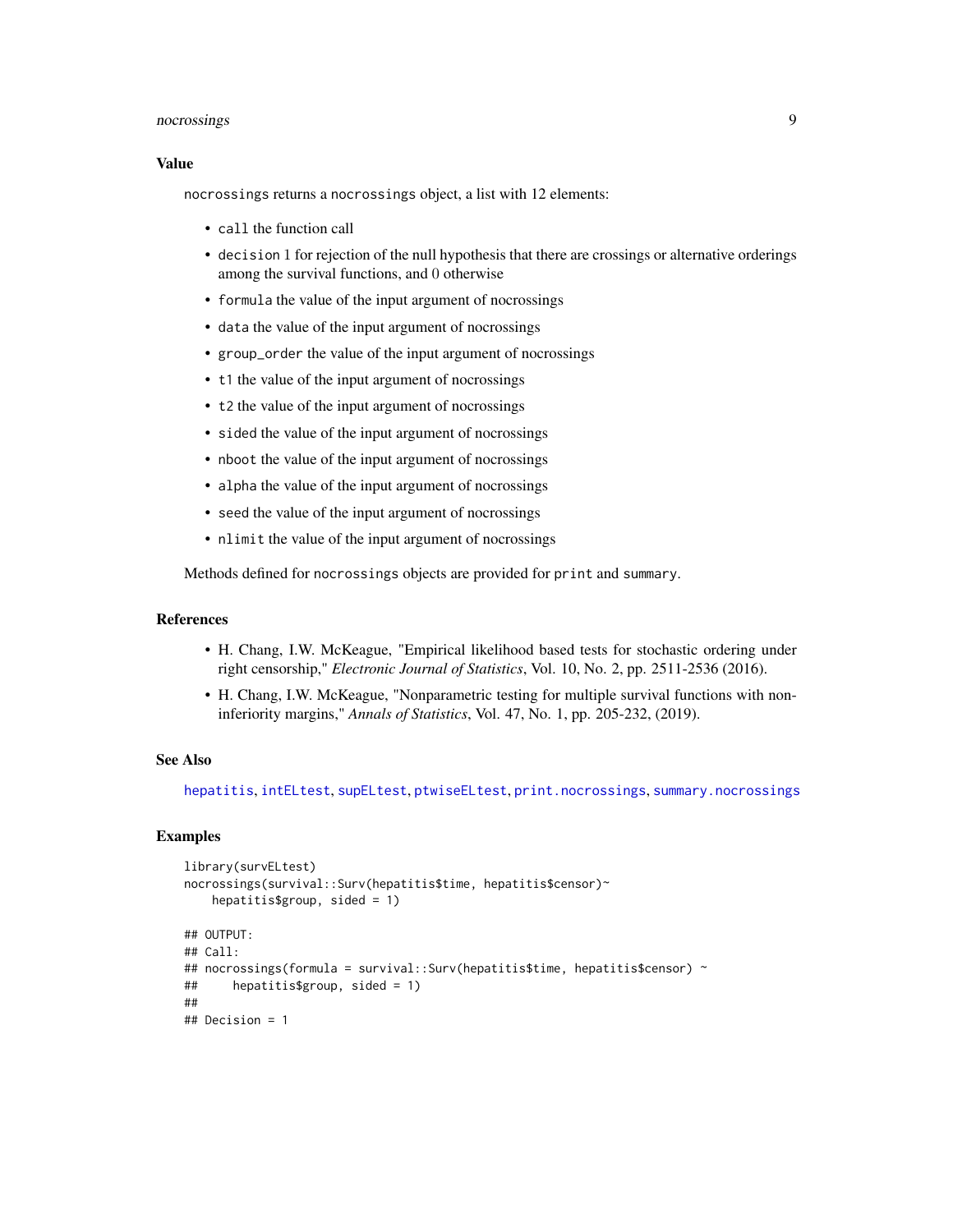<span id="page-9-1"></span><span id="page-9-0"></span>print.intELtest *Print an intELtest object*

# Description

Print the integrated EL statistics and the p-value of the test.

#### Usage

```
## S3 method for class 'intELtest'
print(x, \text{ digits} = max(3L, \text{ getOption("digits") - 3L), quiet = FALSE, ...})
```
# Arguments

| $\mathsf{x}$ | the result of a call to the intell test function                                                  |
|--------------|---------------------------------------------------------------------------------------------------|
| digits       | significant digits to print, the default value is $max(3L, getOption("digits")$<br>$-3L$ )        |
| quiet        | a logical indicating whether to reduce the amount of output or not, the default<br>value is FALSE |
| $\ddotsc$    | for future method                                                                                 |

# See Also

[hepatitis](#page-2-1), [intELtest](#page-3-1), [summary.intELtest](#page-15-1)

# Examples

```
library(survELtest)
result = intELtest(survival::Surv(hepatitis$time, hepatitis$censor) ~ hepatitis$group)
print(result)
## OUTPUT:
## Call:
## intELtest(formula = survival::Surv(hepatitis$time, hepatitis$censor) ~
## hepatitis$group)
```
##

```
## Two-sided integrated EL test statistic = 1.42, p = 0.007
```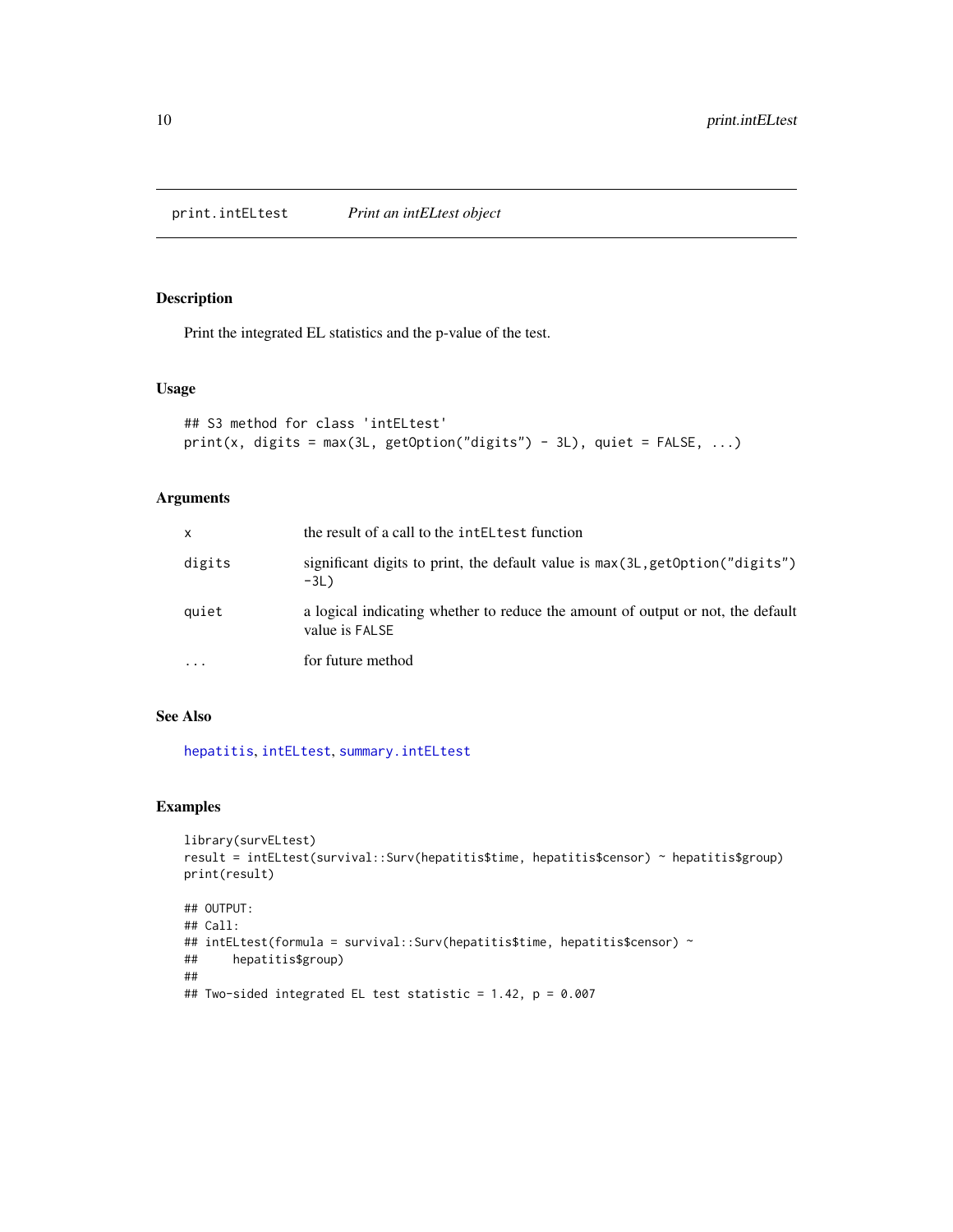#### <span id="page-10-1"></span><span id="page-10-0"></span>Description

Returns the decision for rejection of the null hypothesis that there are crossings or alternative orderings among the survival functions.

#### Usage

```
## S3 method for class 'nocrossings'
print(x, \text{ digits} = max(3L, \text{ getOption("digits") - 3L), quiet = FALSE, ...})
```
# Arguments

| x         | the result of a call to the nocrossings function                                                  |
|-----------|---------------------------------------------------------------------------------------------------|
| digits    | significant digits to print, the default value is $max(3L, getOption("digits")$<br>$-3L$ )        |
| quiet     | a logical indicating whether to reduce the amount of output or not, the default<br>value is FALSE |
| $\ddotsc$ | for future method                                                                                 |

# See Also

[hepatitis](#page-2-1), [nocrossings](#page-6-1), [summary.nocrossings](#page-16-1)

```
library(survELtest)
result = nocrossings(survival::Surv(hepatitis$time, hepatitis$censor)~
            hepatitis$group, sided = 1)
print(result)
## OUTPUT:
## Call:
## nocrossings(formula = survival::Surv(hepatitis$time, hepatitis$censor) ~
## hepatitis$group, sided = 1)
##
## Decision = 1
```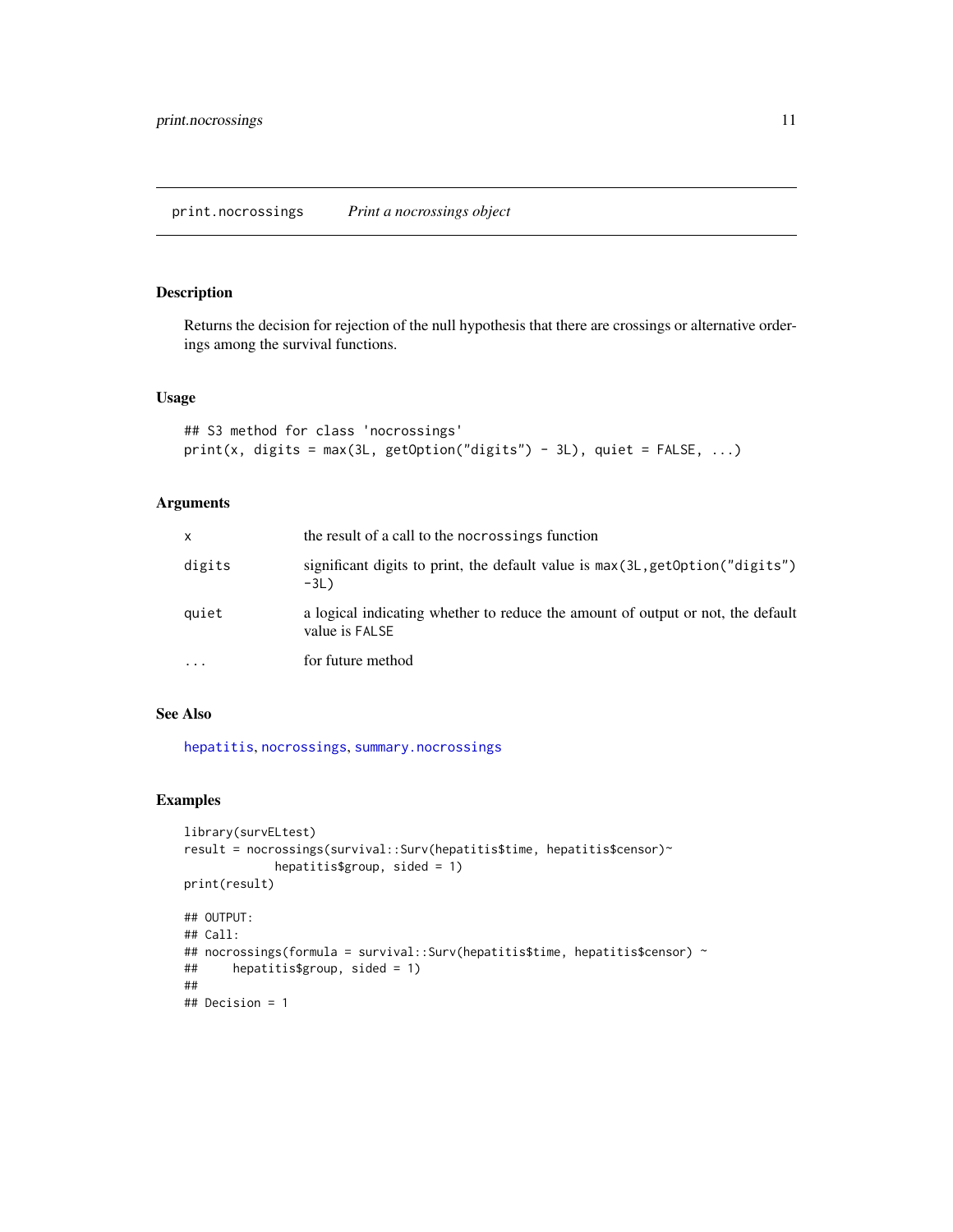<span id="page-11-1"></span><span id="page-11-0"></span>print.ptwiseELtest *Print a ptwiseELtest object*

#### Description

Print some summary statistics for the observed uncensored time points, and the decisions, statistics, and critical values of the pointwise EL tests at those time points.

#### Usage

```
## S3 method for class 'ptwiseELtest'
print(x, \text{ digits} = max(3L, \text{getOption("digits") - 3L), \text{ quiet} = FALSE, ...)
```
#### Arguments

| X         | the result of a call to the ptwise EL test function                                               |
|-----------|---------------------------------------------------------------------------------------------------|
| digits    | significant digits to print, the default value is $max(3L, getOption("digits")$<br>$-3L$ )        |
| quiet     | a logical indicating whether to reduce the amount of output or not, the default<br>value is FALSE |
| $\ddotsc$ | for future method                                                                                 |

#### See Also

[hepatitis](#page-2-1), [ptwiseELtest](#page-13-1), [summary.ptwiseELtest](#page-17-1)

```
library(survELtest)
result = ptwiseELtest(survival::Surv(hepatitis$time, hepatitis$censor)~
            hepatitis$group, sided = 1)
print(result)
## OUTPUT:
## Call:
## ptwiseELtest(formula = survival::Surv(hepatitis$time, hepatitis$censor) ~
## hepatitis$group, sided = 1)
##
## Range of time_pts is from 5.2 to 153.1
## 30 out of 45 decisions are 1, the other 15 decisions are 0
## -----
## Summary of stat_ptwise:
## Min. 1st Qu. Median Mean 3rd Qu. Max.
## 0.000 2.293 3.694 4.263 6.288 10.360
## -----
## Summary of critval_ptwise:
## Min. 1st Qu. Median Mean 3rd Qu. Max.
## 2.117 2.346 2.483 2.509 2.669 2.951
```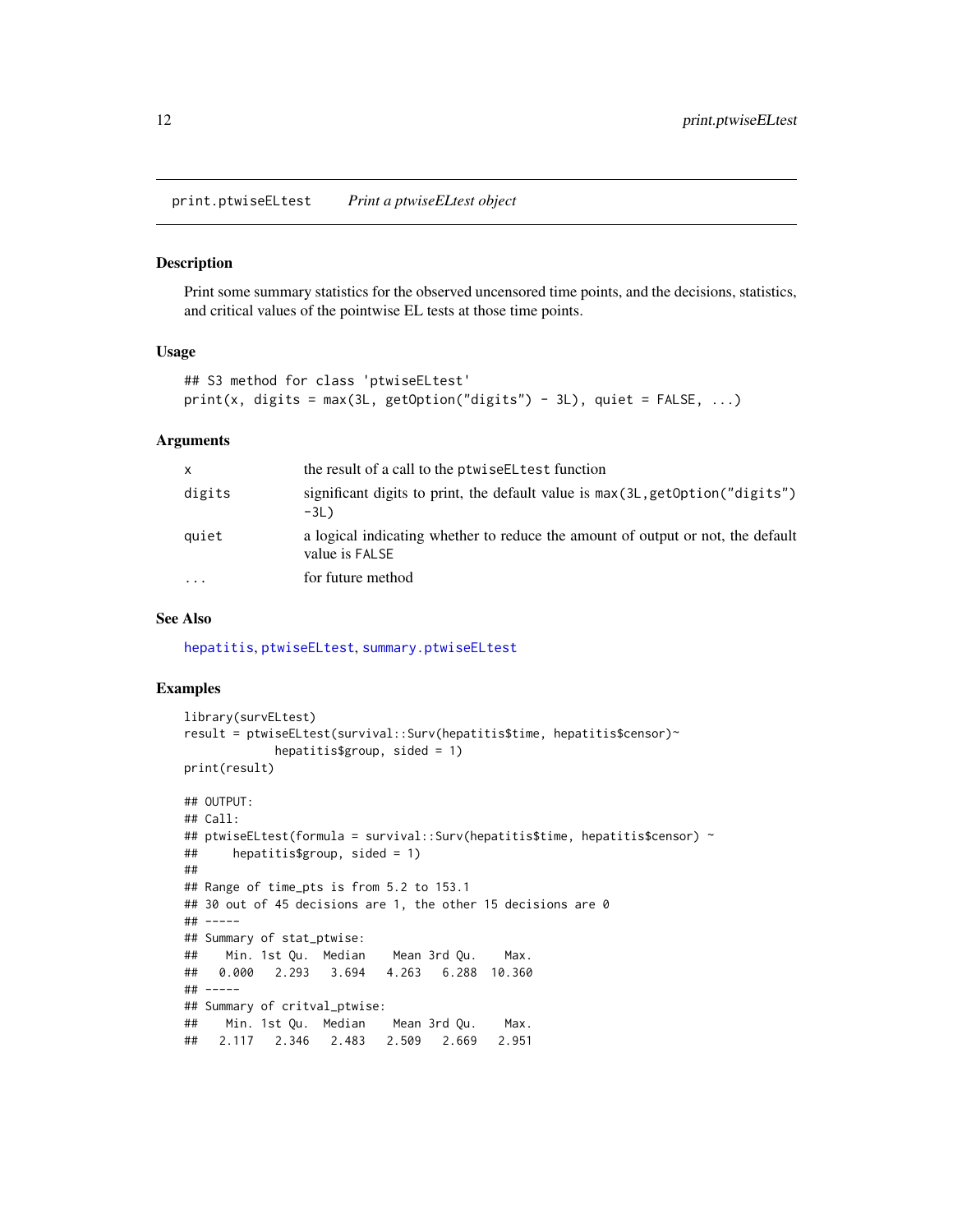#### <span id="page-12-1"></span><span id="page-12-0"></span>Description

Print the maximally selected EL statistics and the p-value of the test.

#### Usage

```
## S3 method for class 'supELtest'
print(x, digits = max(3L, getOption("digits") - 3L), quiet = FALSE, ...)
```
#### Arguments

| X         | the result of a call to the supEL test function                                                   |
|-----------|---------------------------------------------------------------------------------------------------|
| digits    | significant digits to print, the default value is $max(3L, getOption("digits")$<br>$-3L$ )        |
| quiet     | a logical indicating whether to reduce the amount of output or not, the default<br>value is FALSE |
| $\ddotsc$ | for future method                                                                                 |

### See Also

[hepatitis](#page-2-1), [supELtest](#page-20-1), [summary.supELtest](#page-19-1)

```
library(survELtest)
nocrossings(survival::Surv(hepatitis$time, hepatitis$censor)~
   hepatitis$group, sided = 1)
## OUTPUT:
## Call:
## nocrossings(formula = survival::Surv(hepatitis$time, hepatitis$censor) ~
## hepatitis$group, sided = 1)
##
## Decision = 1
## A decision value of 1 means the case of crossings or alternative orderings among the
## survival functions is excluded. Thus, we can proceed to the one-sided test.
result = supELtest(survival::Surv(hepatitis$time, hepatitis$censor)~
            hepatitis$group, sided = 1)
print(result)
## OUTPUT:
## Call:
## supELtest(formula = survival::Surv(hepatitis$time, hepatitis$censor) ~
```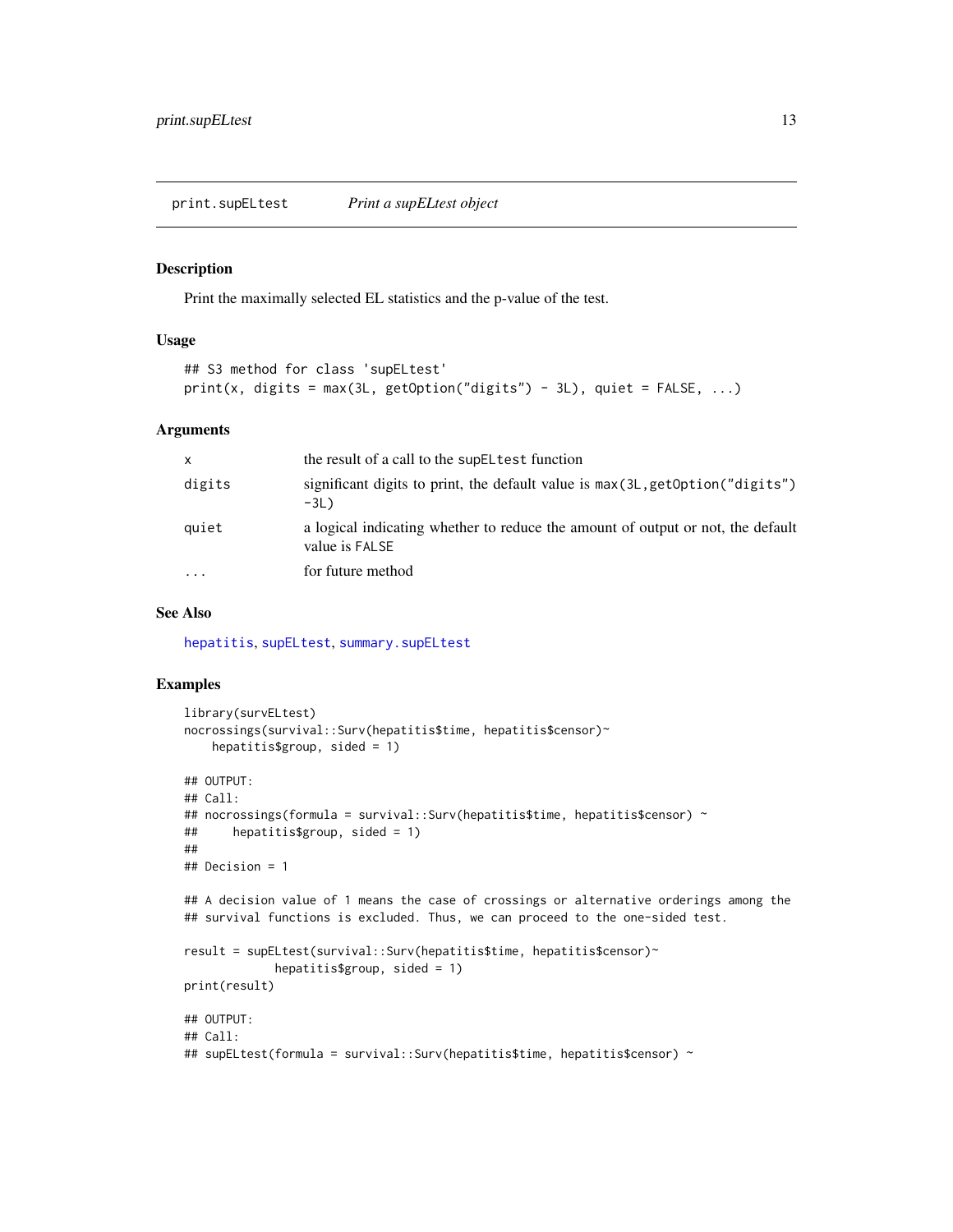```
## hepatitis$group, sided = 1)
##
## One-sided maximally selected EL test statistic = 10.36, p = 0.006
```
<span id="page-13-1"></span>ptwiseELtest *The pointwise EL testing*

# Description

ptwiseELtest gives pointwise EL testing to compare the survival curves at each time point.

# Usage

```
ptwiseELtest(
  formula,
  data = NULL,
  group_order = NULL,
  t1 = 0,
  t2 = Inf,sided = 2,
  nboot = 1000,alpha = 0.05,
  seed = 1011,nlimit = 200
\mathcal{L}
```

| formula     | a formula object with a Surv object as the response on the left of the $\sim$ operator<br>and the grouping variable as the term on the right. The Surv object involves<br>two variables: the observed survival and censoring times, and the censoring<br>indicator, which takes a value of 1 if the observed time is uncensored and 0<br>otherwise. The grouping variable takes different values for different groups.                                                                                                       |
|-------------|------------------------------------------------------------------------------------------------------------------------------------------------------------------------------------------------------------------------------------------------------------------------------------------------------------------------------------------------------------------------------------------------------------------------------------------------------------------------------------------------------------------------------|
| data        | an optional data frame containing the variables in the formula: the observed<br>survival and censoring times, the censoring indicator, and the grouping variable.<br>If not found in data, the variables in the formula should be already defined<br>by the user or in attached R objects. The default is the data frame with three<br>columns of variables taken from the formula: column 1 contains the observed<br>survival and censoring times, column 2 the censoring indicator, and column 3<br>the grouping variable. |
| group_order | a k-vector containing the values of the grouping variable, with the $j$ -th el-<br>ement being the group hypothesized to have the $j$ -th highest survival rates,<br>$j = 1, \ldots, k$ . The default is the vector of sorted grouping variables.                                                                                                                                                                                                                                                                            |
| t1          | the first endpoint of a prespecified time interval, if any, to which the comparison<br>of the survival functions is restricted. The default value is 0.                                                                                                                                                                                                                                                                                                                                                                      |
| t2          | the second endpoint of a prespecified time interval, if any, to which the compar-<br>ison of the survival functions is restricted. The default value is $\infty$ .                                                                                                                                                                                                                                                                                                                                                           |

<span id="page-13-0"></span>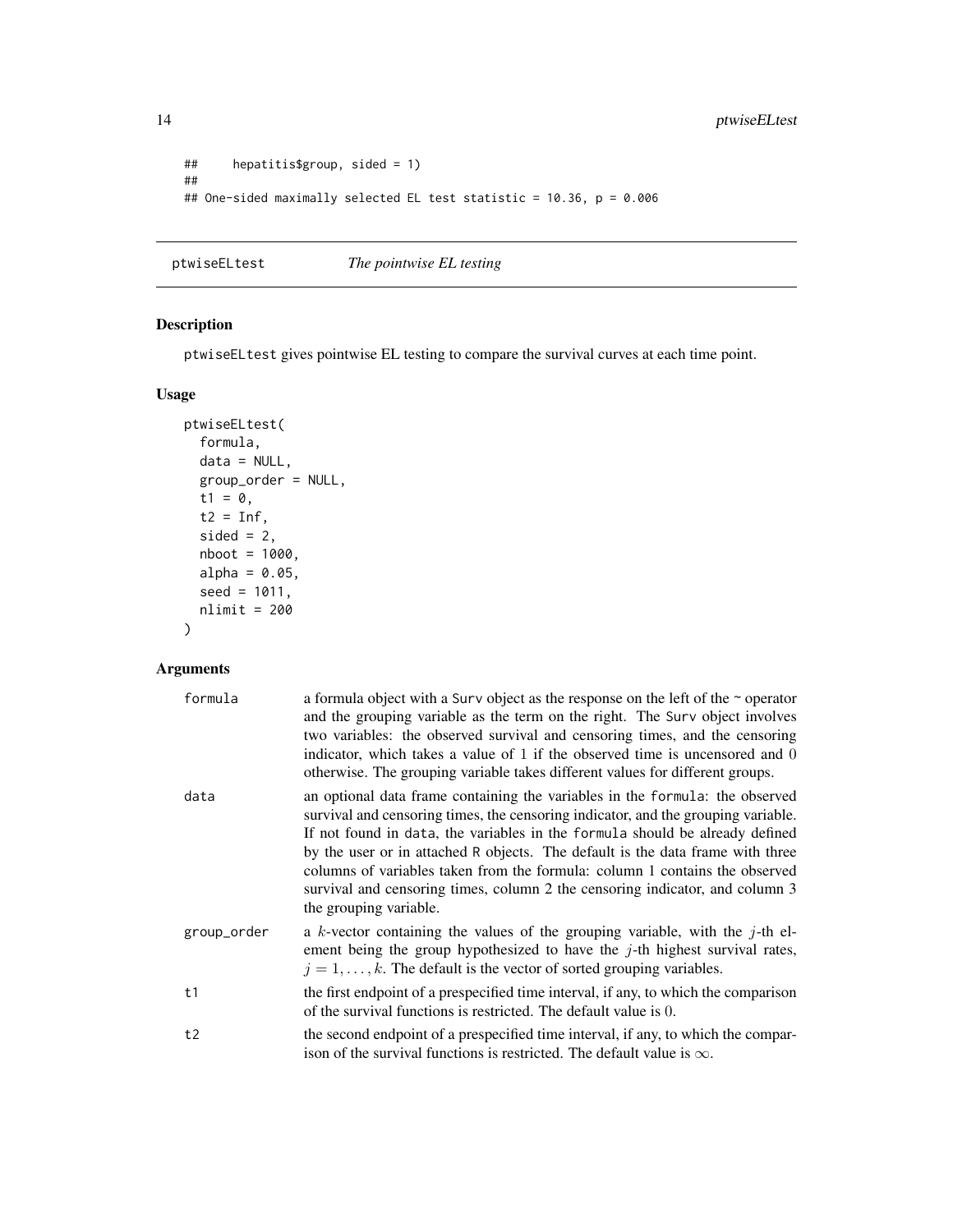# <span id="page-14-0"></span>ptwiseELtest 15

| sided  | 2 if two-sided test, and 1 if one-sided test. The default value is 2.                                                                                                                                                                                                                           |
|--------|-------------------------------------------------------------------------------------------------------------------------------------------------------------------------------------------------------------------------------------------------------------------------------------------------|
| nboot  | the number of bootstrap replications in calculating critical values for the tests.<br>The default value is 1000.                                                                                                                                                                                |
| alpha  | the pre-specified significance level of the tests. The default value is 0.05.                                                                                                                                                                                                                   |
| seed   | the seed for the random number generator in R, for generating bootstrap samples<br>needed to calculate the critical values for the tests. The default value is 1011.                                                                                                                            |
| nlimit | a number used to calculate $nsplit = m/nlimit$ , the number of parts into which<br>the calculation of the nboot bootstrap replications is split. The use of this vari-<br>able can make computation faster when the number of time points $m$ is large.<br>The default value for nlimit is 200. |

# Value

ptwiseELtest returns a ptwiseELtest object, a list with 12 elements:

- call the function call
- result\_dataframe a dataframe with time\_pts in the first column, decision in the second column, stat\_ptwise in the third column and critval\_ptwise in the fourth column.
	- time\_pts a vector containing the observed uncensored time points at which the Kaplan—Meier estimate is positive and less than 1 for each sample.
	- decision a vector containing the decisions of the pointwise EL tests at time\_pts. The decision at each of time\_pts is 1 for rejection of the null hypothesis that the survival functions are the same at the specific time point, and 0 otherwise.
	- stat\_ptwise a vector containing the pointwise EL statistics at time\_pts.
	- critval\_ptwise a vector containing the critical values for pointwise EL testing at time\_pts.
- formula the value of the input argument of ptwiseELtest
- data the value of the input argument of ptwiseELtest
- group\_order the value of the input argument of ptwiseELtest
- t1 the value of the input argument of ptwiseELtest
- t2 the value of the input argument of ptwiseELtest
- sided the value of the input argument of ptwiseELtest
- nboot the value of the input argument of ptwiseELtest
- alpha the value of the input argument of ptwiseELtest
- seed the value of the input argument of ptwiseELtest
- nlimit the value of the input argument of ptwiseELtest

Methods defined for ptwiseELtest objects are provided for print and summary.

#### See Also

[hepatitis](#page-2-1), [intELtest](#page-3-1), [supELtest](#page-20-1), [nocrossings](#page-6-1), [print.ptwiseELtest](#page-11-1), [summary.ptwiseELtest](#page-17-1)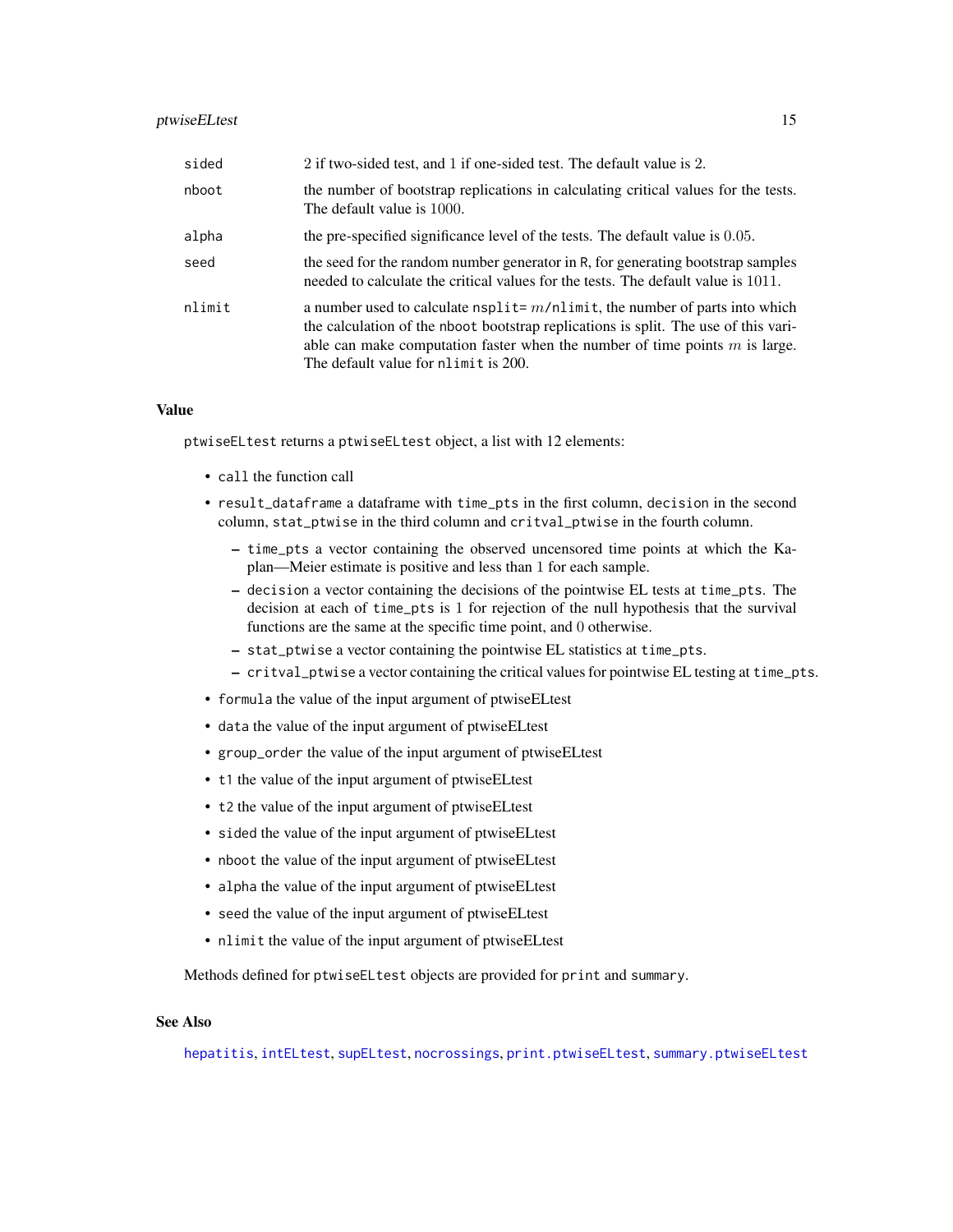#### Examples

```
library(survELtest)
ptwiseELtest(survival::Surv(hepatitis$time, hepatitis$censor)~
   hepatitis$group, sided = 1)
## OUTPUT:
## Call:
## ptwiseELtest(formula = survival::Surv(hepatitis$time, hepatitis$censor) ~
## hepatitis$group, sided = 1)
##
## Range of time_pts is from 5.2 to 153.1
## 30 out of 45 decisions are 1, the other 15 decisions are 0
## -----
## Summary of stat_ptwise:
## Min. 1st Qu. Median Mean 3rd Qu. Max.
## 0.000 2.293 3.694 4.263 6.288 10.360
## -----
## Summary of critval_ptwise:
## Min. 1st Qu. Median Mean 3rd Qu. Max.
## 2.117 2.346 2.483 2.509 2.669 2.951
```
<span id="page-15-1"></span>summary.intELtest *Summary function for intELtest object*

### Description

Returns a list containing the integrated EL statistics, the critical value based on bootstrap, and the p-value of the test.

#### Usage

```
## S3 method for class 'intELtest'
summary(object, digits = max(3L, getOption("digits") - 3L), quiet = FALSE, ...)
```

| object | the result of a call to the intelleright function                                                 |
|--------|---------------------------------------------------------------------------------------------------|
| digits | significant digits to print, the default value is $max(3L, getOption("digits")$<br>$-3L$ )        |
| quiet  | a logical indicating whether to reduce the amount of output or not, the default<br>value is FALSE |
| .      | for future method                                                                                 |

<span id="page-15-0"></span>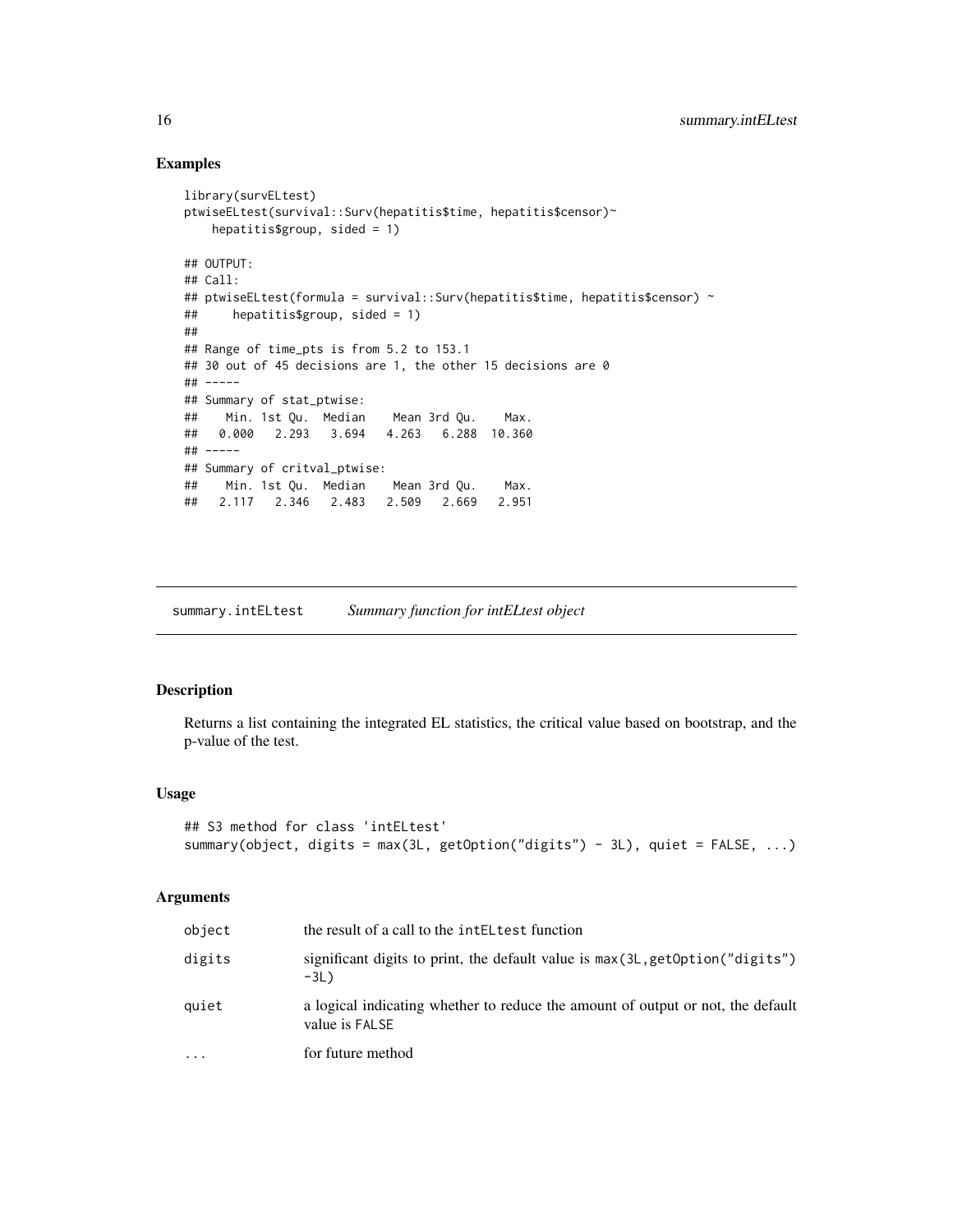### <span id="page-16-0"></span>Value

summary.intELtest returns a list with following components:

- call the statement used to create the intELtest object
- teststat the resulting integrated EL statistics
- critval the critical value based on bootstrap
- pvalue the p-value of the test
- sided the value of the input argument of intELtest
- alpha the value of the input argument of intELtest

#### See Also

[hepatitis](#page-2-1), [intELtest](#page-3-1), [print.intELtest](#page-9-1)

# **Examples**

```
library(survELtest)
result = intELtest(survival::Surv(hepatitis$time, hepatitis$censor) ~ hepatitis$group)
summary(result)
```

```
## OUTPUT:
## Call:
## intELtest(formula = survival::Surv(hepatitis$time, hepatitis$censor) ~
## hepatitis$group)
##
## Two-sided integrated EL test statistic = 1.42, p = 0.007,
## critical value based on bootstrap = 0.875 at a significance level of 0.05
```
<span id="page-16-1"></span>summary.nocrossings *Summary function for nocrossings object*

# **Description**

Returns the decision for rejection of the null hypothesis that there are crossings or alternative orderings among the survival functions.

#### Usage

```
## S3 method for class 'nocrossings'
summary(object, digits = max(3L, getOption("digits") - 3L), quiet = FALSE, ...)
```

| object | the result of a call to the nocrossings function                                                  |
|--------|---------------------------------------------------------------------------------------------------|
| digits | significant digits to print, the default value is $max(3L, getOption("digits")$<br>$-3L$          |
| quiet  | a logical indicating whether to reduce the amount of output or not, the default<br>value is FALSE |
| .      | for future method                                                                                 |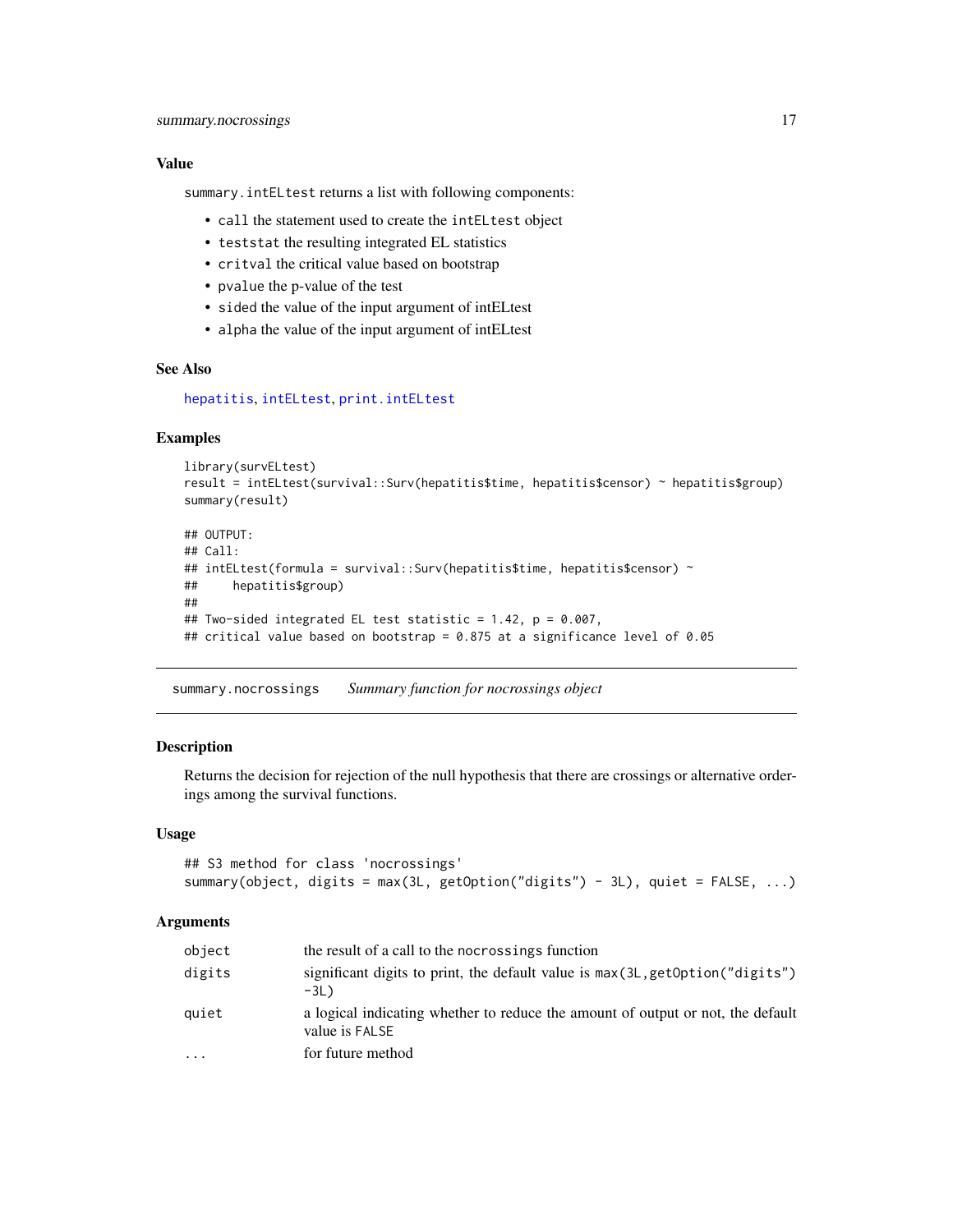# <span id="page-17-0"></span>Value

summary.nocrossings returns a list with following components:

- call the statement used to create the nocrossings object
- decision 1 for rejection of the null hypothesis that there are crossings or alternative orderings among the survival functions, and 0 otherwise

### See Also

[hepatitis](#page-2-1), [nocrossings](#page-6-1), [print.nocrossings](#page-10-1)

# Examples

```
library(survELtest)
result = nocrossings(survival::Surv(hepatitis$time, hepatitis$censor)~
         hepatitis$group, sided = 1)
summary(result)
## OUTPUT:
## Call:
## nocrossings(formula = survival::Surv(hepatitis$time, hepatitis$censor) ~
## hepatitis$group, sided = 1)
##
## Decision = 1
```
<span id="page-17-1"></span>summary.ptwiseELtest *Summary function for ptwiseELtest object*

# Description

Returns a list with a data frame containing the observed uncensored time points, and the decisions, statistics, and critical values of the pointwise EL tests at those time points.

#### Usage

```
## S3 method for class 'ptwiseELtest'
summary(object, digits = max(3L, getOption("digits") - 3L), quiet = FALSE, ...)
```

| object   | the result of a call to the ptwise EL test function                                               |
|----------|---------------------------------------------------------------------------------------------------|
| digits   | significant digits to print, the default value is $max(3L, getOption("digits")$<br>$-3L$ )        |
| quiet    | a logical indicating whether to reduce the amount of output or not, the default<br>value is FALSE |
| $\cdots$ | for future method                                                                                 |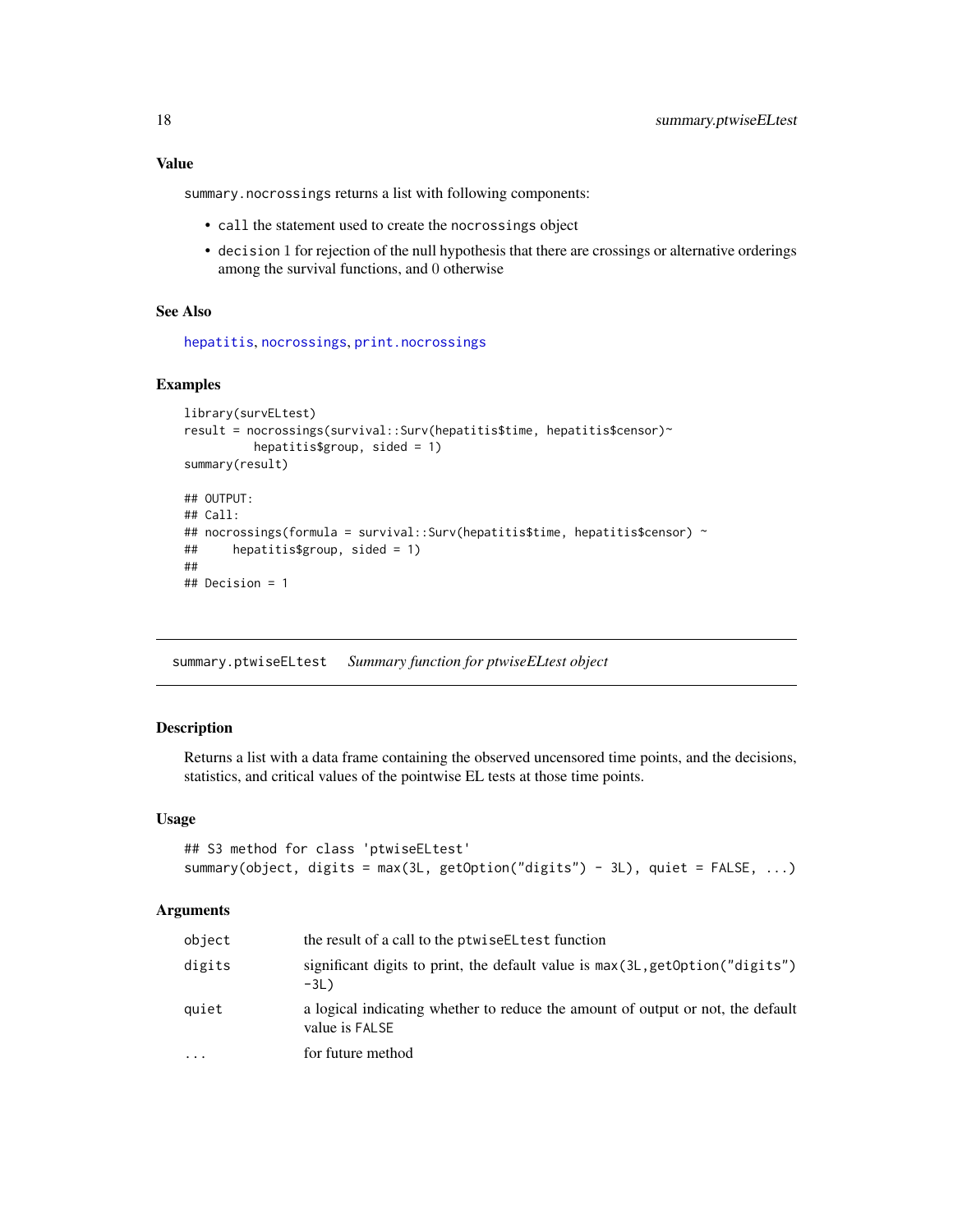#### <span id="page-18-0"></span>Value

summary.ptwiseELtest returns a list with following components:

- call the statement used to create the ptwiseELtest object
- result\_dataframe a dataframe with time\_pts in the first column, decision in the second column, stat\_ptwise in the third column and critval\_ptwise in the fourth column.
	- time\_pts a vector containing the observed uncensored time points at which the Kaplan—Meier estimate is positive and less than 1 for each sample.
	- decision a vector containing the decisions of the pointwise EL tests at time\_pts. The decision at each of time\_pts is 1 for rejection of the null hypothesis that the survival functions are the same at the specific time point, and 0 otherwise.
	- stat\_ptwise a vector containing the pointwise EL statistics at time\_pts.
	- critval\_ptwise a vector containing the critical values for pointwise EL testing at time\_pts.

# See Also

[hepatitis](#page-2-1), [ptwiseELtest](#page-13-1), [print.ptwiseELtest](#page-11-1)

```
library(survELtest)
result = ptwiseELtest(survival::Surv(hepatitis$time, hepatitis$censor)~
        hepatitis\frac{1}{2}group, sided = 1)
summary(result)
## OUTPUT:
## Call:
## ptwiseELtest(formula = survival::Surv(hepatitis$time, hepatitis$censor) ~
## hepatitis$group, sided = 1)
##
## time_pts decision stat_ptwise critval_ptwise
## 1 5.2 0 0.3005 2.951
## 2 9.7 0 0.0000 2.833
## 3 12.9 0 0.1627 2.748
## 4 14.0 0 0.6114 2.583
## 5 14.9 0 2.0010 2.780
## 6 15.7 1 3.7873 2.764
## 7 18.0 1 3.0722 2.652
## 8 18.9 0 1.8878 2.454
## 9 19.2 1 2.5896 2.339
## 10 19.7 0 1.6133 2.601
## 11 20.0 0 2.2393 2.383
## 12 21.7 1 3.6936 2.192
## 13 24.0 1 4.5083 2.300
## 14 24.9 1 5.3743 2.391
## 15 26.0 1 6.2879 2.253
      26.9 1 9.2827 2.117
## 17 27.8 1 10.3581 2.209
## 18 28.0 1 6.9862
## 19 30.0 1 7.9190 2.346
```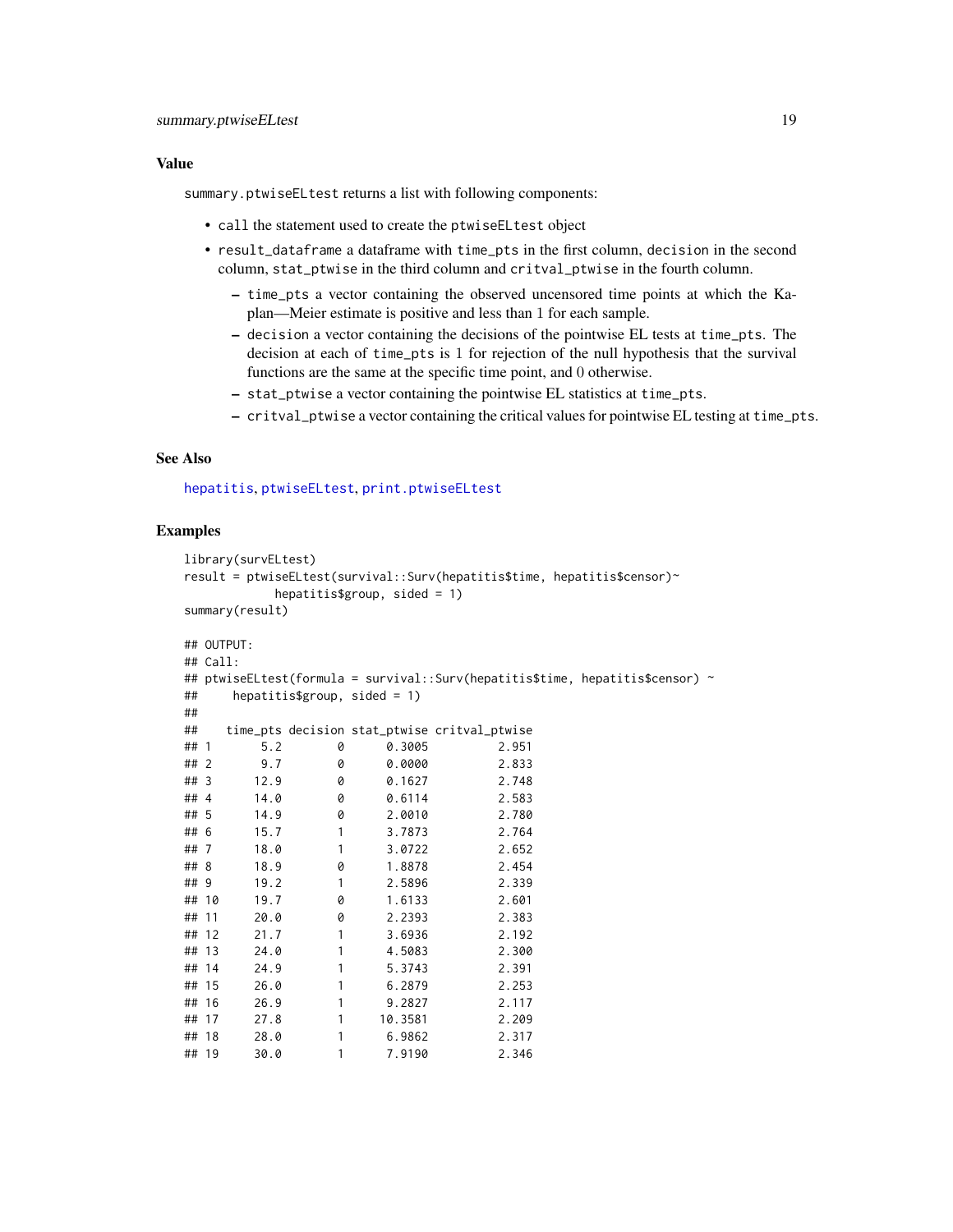<span id="page-19-0"></span>

| ## 20 |     | 31.2  | 1 | 6.5074 | 2.318 |
|-------|-----|-------|---|--------|-------|
| ##    | 21  | 32.1  | 1 | 4.9709 | 2.310 |
| ##    | 22  | 34.1  | 1 | 5.7455 | 2.360 |
| ##    | 23  | 36.1  | 1 | 6.5627 | 2.244 |
| ##    | 24  | 44.9  | 1 | 5.4374 | 2.363 |
| ##    | 25  | 45.2  | 1 | 6.2240 | 2.416 |
| ##    | 26  | 47.8  | 1 | 7.0519 | 2.409 |
| ##    | 27  | 54.1  | 1 | 7.9198 | 2.427 |
| ##    | 28  | 54.9  | 1 | 6.7260 | 2.310 |
| ##    | 29  | 58.1  | 1 | 7.5667 | 2.456 |
| ##    | 30  | 59.8  | 1 | 7.2524 | 2.483 |
| ##    | 31  | 63.2  | 1 | 6.1770 | 2.511 |
| ##    | 32  | 70.4  | 1 | 5.2110 | 2.562 |
| ##    | 33  | 76.1  | 1 | 4.3461 | 2.683 |
| ##    | 34  | 80.1  | 1 | 3.5753 | 2.744 |
| ##    | 35  | 81.3  | 1 | 2.8926 | 2.467 |
| ##    | 36  | 82.1  | 0 | 2.2925 | 2.669 |
| ##    | 37  | 90.1  | 1 | 2.7908 | 2.543 |
| ##    | 38  | 92.1  | 0 | 2.2120 | 2.523 |
| ##    | 39  | 95.0  | 0 | 1.7079 | 2.755 |
| ##    | 40  | 99.0  | 0 | 2.1383 | 2.762 |
| ##    | 41  | 108.2 | 0 | 2.6206 | 2.652 |
| ## 42 |     | 109.9 | 1 | 3.1475 | 2.630 |
| ## 43 |     | 117.0 | 0 | 2.5398 | 2.646 |
| ##    | -44 | 148.8 | 1 | 3.0555 | 2.685 |
| ## 45 |     | 153.1 | 0 | 2.4658 | 2.774 |
|       |     |       |   |        |       |

<span id="page-19-1"></span>summary.supELtest *Summary function for supELtest object*

# Description

Returns a list containing the maximally selected EL statistics, the critical value based on bootstrap, and the p-value of the test.

# Usage

```
## S3 method for class 'supELtest'
summary(object, digits = max(3L, getOption("digits") - 3L), quiet = FALSE, ...)
```

| object                  | the result of a call to the supEL test function                                                   |
|-------------------------|---------------------------------------------------------------------------------------------------|
| digits                  | significant digits to print, the default value is max(3L, getOption("digits")<br>$-3L$            |
| quiet                   | a logical indicating whether to reduce the amount of output or not, the default<br>value is FALSE |
| $\cdot$ $\cdot$ $\cdot$ | for future method                                                                                 |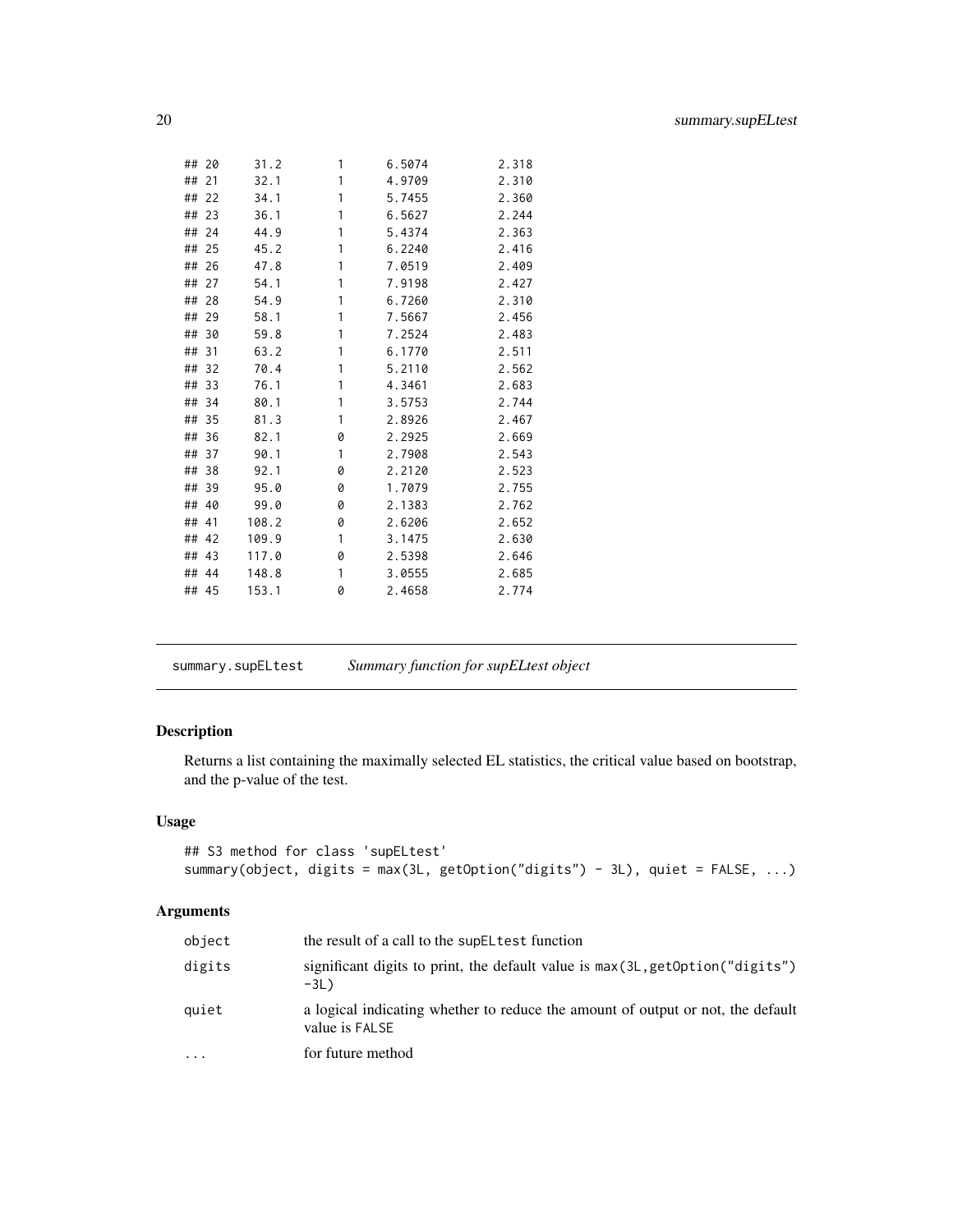#### <span id="page-20-0"></span>supELtest 21

### Value

summary.supELtest returns a list with following components:

- call the statement used to create the supELtest object
- teststat the resulting integrated EL statistics
- critval the critical value based on bootstrap
- pvalue the p-value of the test
- sided the value of the input argument of supELtest
- alpha the value of the input argument of supELtest

# See Also

[hepatitis](#page-2-1), [supELtest](#page-20-1), [print.supELtest](#page-12-1)

#### Examples

```
library(survELtest)
nocrossings(survival::Surv(hepatitis$time, hepatitis$censor)~
   hepatitis$group, sided = 1)
## OUTPUT:
## Call:
## nocrossings(formula = survival::Surv(hepatitis$time, hepatitis$censor) ~
## hepatitis$group, sided = 1)
##
## Decision = 1
## A decision value of 1 means the case of crossings or alternative orderings among the
## survival functions is excluded. Thus, we can proceed to the one-sided test.
result = supELtest(survival::Surv(hepatitis$time, hepatitis$censor)~
            hepatitis$group, sided = 1)
summary(result)
## OUTPUT:
## Call:
## supELtest(formula = survival::Surv(hepatitis$time, hepatitis$censor) ~
## hepatitis$group, sided = 1)
##
## One-sided maximally selected EL test statistic = 10.36, p = 0.006,
## critical value based on bootstrap = 6.289 at a significance level of 0.05
```
<span id="page-20-1"></span>supELtest *The maximally selected EL test*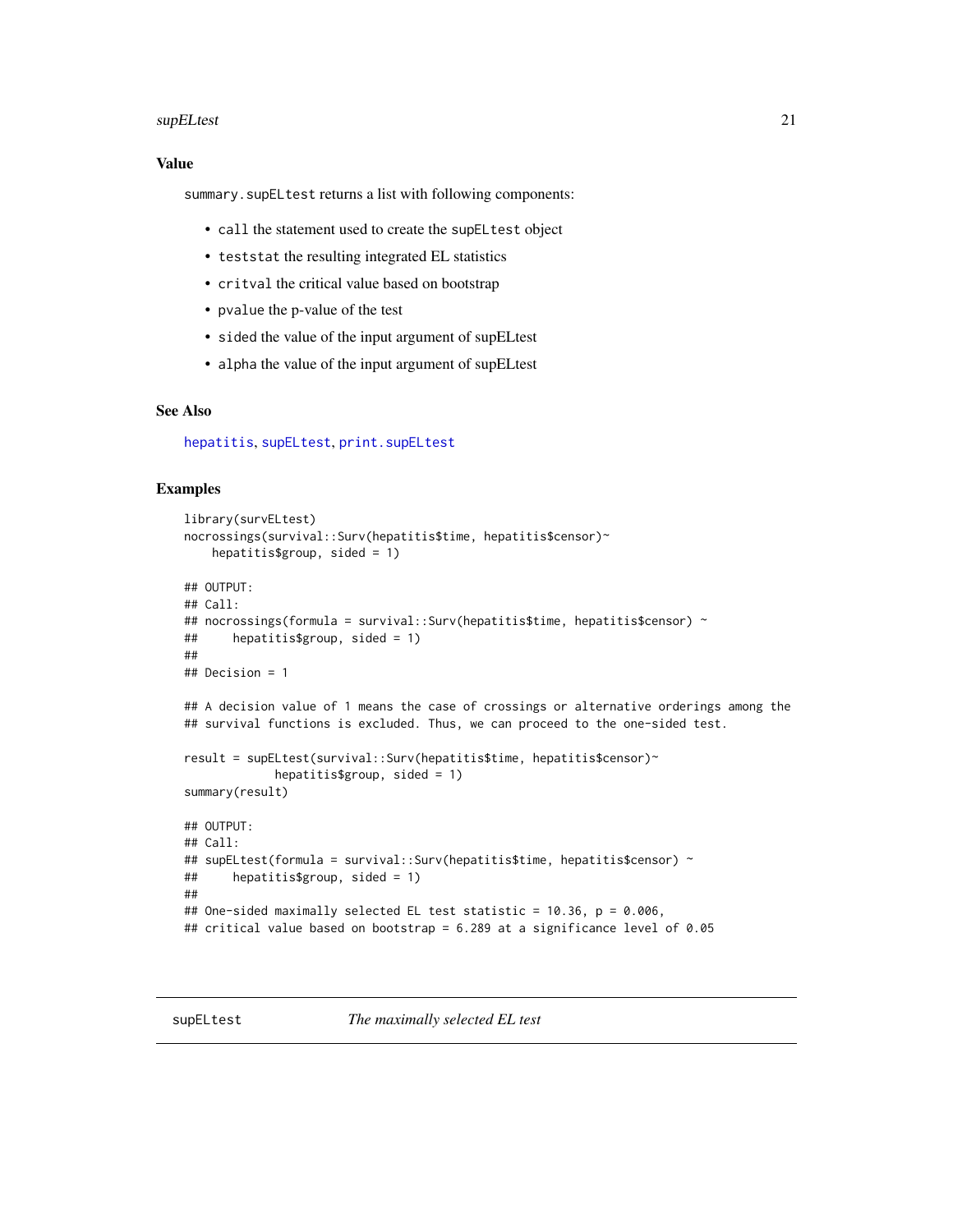# Description

supELtest provides the maximally selected EL statistics that is better adapted at detecting local differences:

$$
\sup_{i=1,\ldots,m} \{-2\log R(t_i)\},\
$$

where  $R(t)$  is the EL ratio that compares the survival functions at each given time t, and  $0 < t_1 <$ ...  $lt t_m < \infty$  are the (ordered) observed uncensored times at which the Kaplan–Meier estimate is positive and less than 1 for each sample.

Usage

```
supELtest(
  formula,
  data = NULL,group_order = NULL,
  t1 = 0,
 t2 = Inf,sided = 2,
  nboot = 1000,
 alpha = 0.05,
  seed = 1011,
 nlimit = 200
)
```

| formula     | a formula object with a Surv object as the response on the left of the $\sim$ operator<br>and the grouping variable as the term on the right. The Surv object involves<br>two variables: the observed survival and censoring times, and the censoring<br>indicator, which takes a value of $1$ if the observed time is uncensored and $0$<br>otherwise. The grouping variable takes different values for different groups.                                                                                                   |
|-------------|------------------------------------------------------------------------------------------------------------------------------------------------------------------------------------------------------------------------------------------------------------------------------------------------------------------------------------------------------------------------------------------------------------------------------------------------------------------------------------------------------------------------------|
| data        | an optional data frame containing the variables in the formula: the observed<br>survival and censoring times, the censoring indicator, and the grouping variable.<br>If not found in data, the variables in the formula should be already defined<br>by the user or in attached R objects. The default is the data frame with three<br>columns of variables taken from the formula: column 1 contains the observed<br>survival and censoring times, column 2 the censoring indicator, and column 3<br>the grouping variable. |
| group_order | a k-vector containing the values of the grouping variable, with the $j$ -th el-<br>ement being the group hypothesized to have the $j$ -th highest survival rates,<br>$j = 1, \ldots, k$ . The default is the vector of sorted grouping variables.                                                                                                                                                                                                                                                                            |
| t1          | the first endpoint of a prespecified time interval, if any, to which the comparison<br>of the survival functions is restricted. The default value is 0.                                                                                                                                                                                                                                                                                                                                                                      |
| t2          | the second endpoint of a prespecified time interval, if any, to which the compar-<br>ison of the survival functions is restricted. The default value is $\infty$ .                                                                                                                                                                                                                                                                                                                                                           |
| sided       | 2 if two-sided test, and 1 if one-sided test. The default value is 2.                                                                                                                                                                                                                                                                                                                                                                                                                                                        |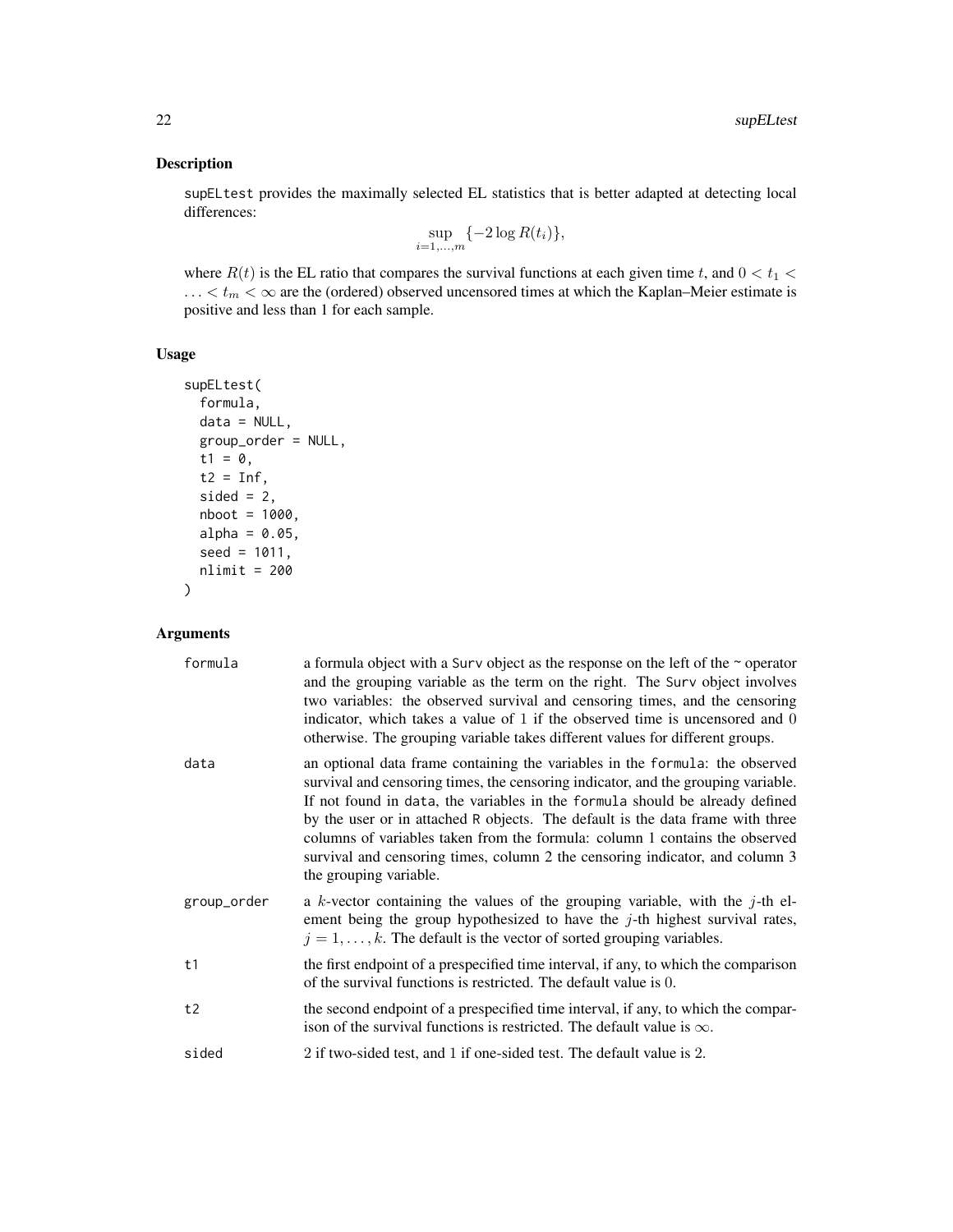#### <span id="page-22-0"></span>supELtest 23

| nboot  | the number of bootstrap replications in calculating critical values for the tests.<br>The default value is 1000.                                                                                                                                                                                  |
|--------|---------------------------------------------------------------------------------------------------------------------------------------------------------------------------------------------------------------------------------------------------------------------------------------------------|
| alpha  | the pre-specified significance level of the tests. The default value is 0.05.                                                                                                                                                                                                                     |
| seed   | the seed for the random number generator in R, for generating bootstrap samples<br>needed to calculate the critical values for the tests. The default value is 1011.                                                                                                                              |
| nlimit | a number used to calculate $n$ split= $m/n$ limit, the number of parts into which<br>the calculation of the nboot bootstrap replications is split. The use of this vari-<br>able can make computation faster when the number of time points $m$ is large.<br>The default value for nlimit is 200. |

# Value

supELtest returns a supELtest object, a list with 14 elements:

- call the function call
- teststat the resulting integrated EL statistics
- critval the critical value based on bootstrap
- pvalue the p-value of the test
- formula the value of the input argument of supELtest
- data the value of the input argument of supELtest
- group\_order the value of the input argument of supELtest
- t1 the value of the input argument of supELtest
- t2 the value of the input argument of supELtest
- sided the value of the input argument of supELtest
- nboot the value of the input argument of supELtest
- alpha the value of the input argument of supELtest
- seed the value of the input argument of supELtest
- nlimit the value of the input argument of supELtest

Methods defined for supELtest objects are provided for print and summary.

# References

- H. Chang, I.W. McKeague, "Empirical likelihood based tests for stochastic ordering under right censorship," *Electronic Journal of Statistics*, Vol. 10, No. 2, pp. 2511-2536 (2016).
- H. Chang, I.W. McKeague, "Nonparametric testing for multiple survival functions with noninferiority margins," *Annals of Statistics*, Vol. 47, No. 1, pp. 205-232, (2019).

#### See Also

[hepatitis](#page-2-1), [intELtest](#page-3-1), [ptwiseELtest](#page-13-1), [nocrossings](#page-6-1), [print.supELtest](#page-12-1), [summary.supELtest](#page-19-1)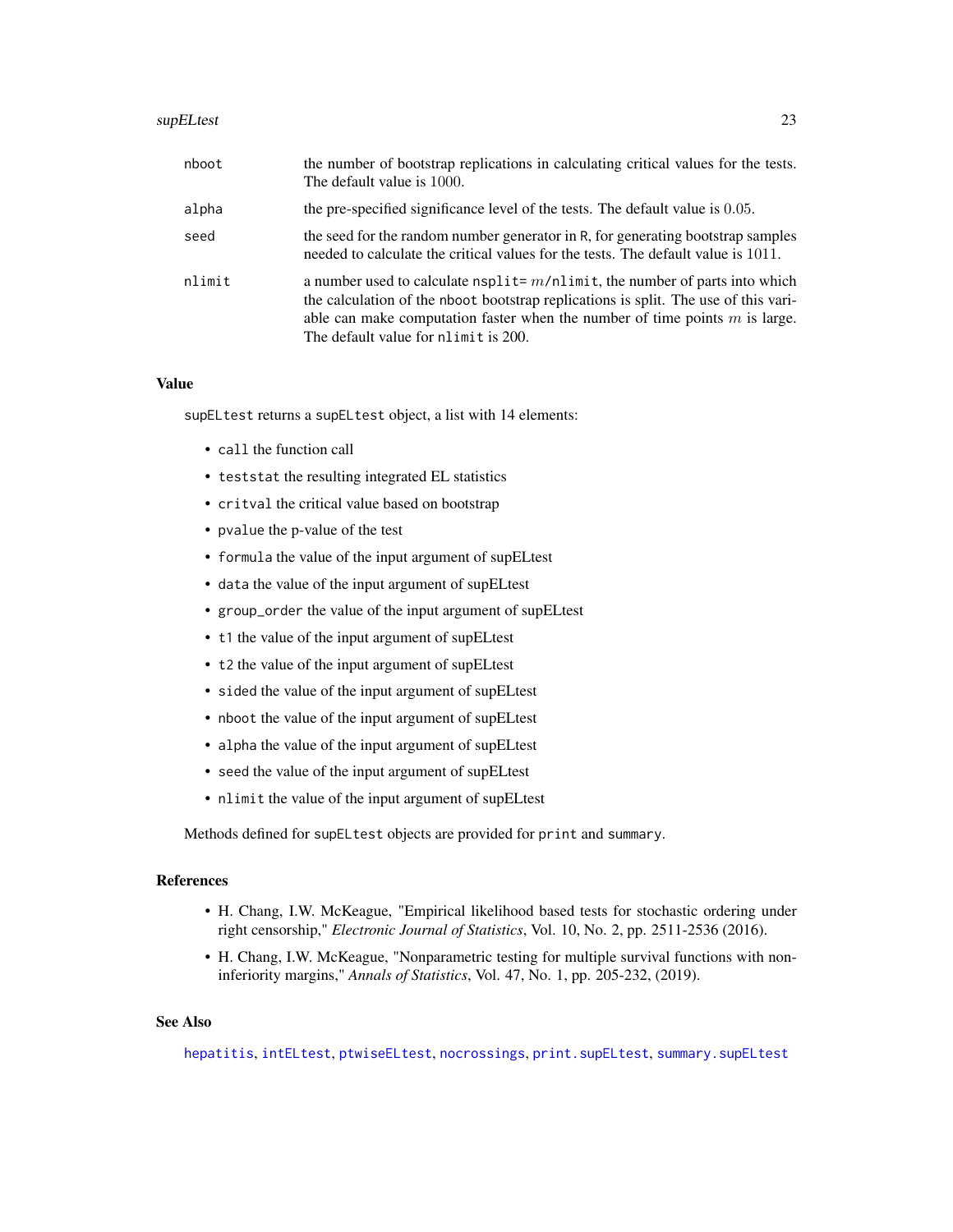### Examples

```
library(survELtest)
nocrossings(survival::Surv(hepatitis$time, hepatitis$censor)~
   hepatitis$group, sided = 1)
## OUTPUT:
## Call:
## nocrossings(formula = survival::Surv(hepatitis$time, hepatitis$censor) ~
## hepatitis$group, sided = 1)
##
## Decision = 1
## A decision value of 1 means the case of crossings or alternative orderings among the
## survival functions is excluded. Thus, we can proceed to the one-sided test.
supELtest(survival::Surv(hepatitis$time, hepatitis$censor)~
   hepatitis$group, sided = 1)
## OUTPUT:
## Call:
## supELtest(formula = survival::Surv(hepatitis$time, hepatitis$censor) ~
## hepatitis$group, sided = 1)
##
## One-sided maximally selected EL test statistic = 10.36, p = 0.006
```
threearm *Time to first remission data*

#### Description

The data frame threearm is obtained by resampling from perturbed time-to-remission from patients in a three-arm randomized clinical trial for the treatment of major depression. See [nocrossings](#page-6-1), [ptwiseELtest](#page-13-1) and [supELtest](#page-20-1) for the application.

#### Usage

threearm

#### Format

The threearm is a data frame with 664 observations of 3 variables, and has the following columns:

- time the observed times to first remission and censoring times
- censor the censoring indicator
- group the grouping variable

#### See Also

[nocrossings](#page-6-1), [ptwiseELtest](#page-13-1), [supELtest](#page-20-1)

<span id="page-23-0"></span>